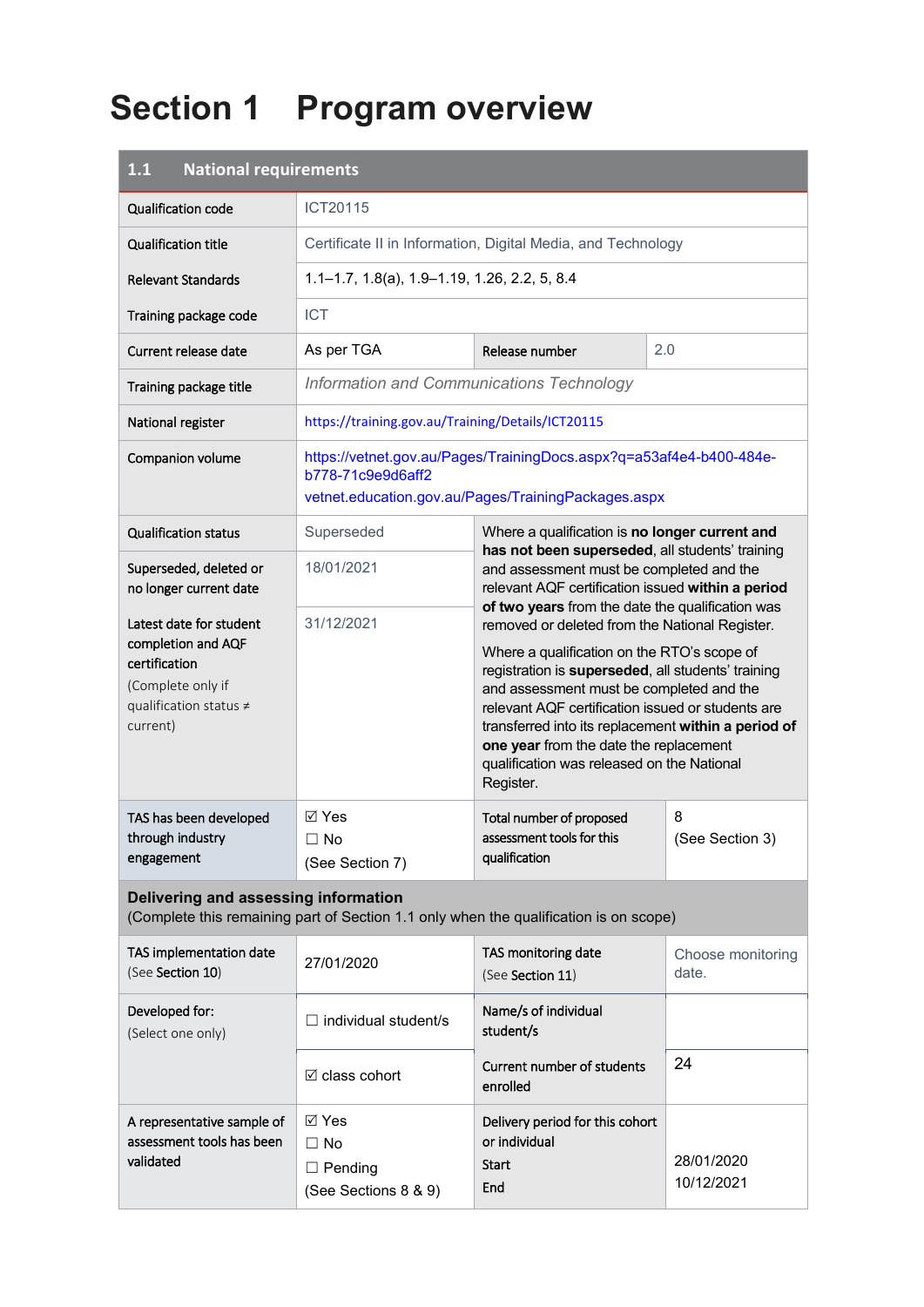| RTO's Assessment and/or | ⊠ Yes | RTO has checked other        | ାମ Yes |
|-------------------------|-------|------------------------------|--------|
| TAS policies and        | l No  | printed and electronic       | ∩ No   |
| procedures have been    |       | student information/data for |        |
| followed when           |       | compatibility with TAS       |        |
| implementing this TAS   |       |                              |        |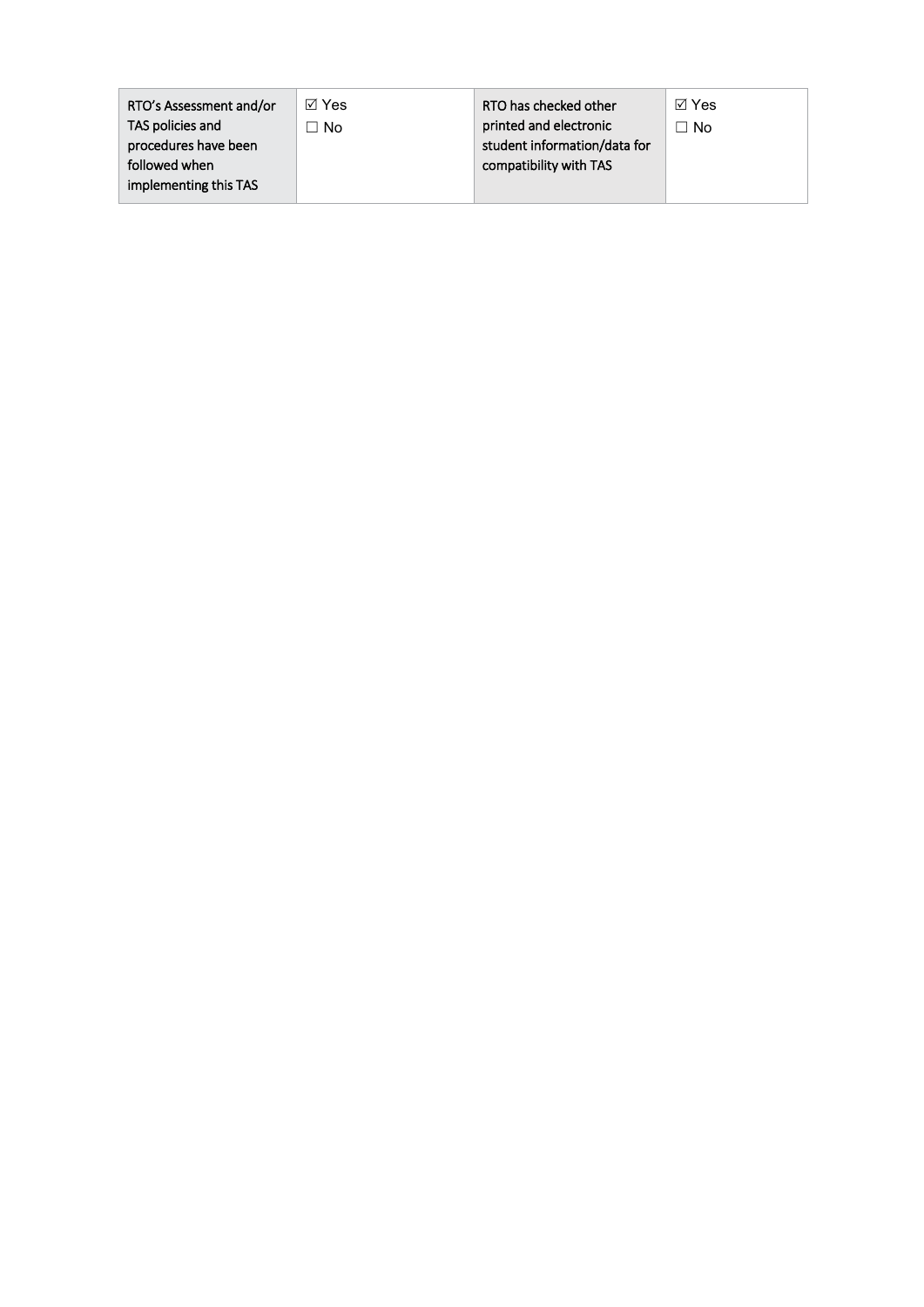| Qualification<br>1.2                          |                                                                                                                                                                                                                                                                                                                                                                                                                                                                                                                                                                                                                                                                                                              |                              |  |  |
|-----------------------------------------------|--------------------------------------------------------------------------------------------------------------------------------------------------------------------------------------------------------------------------------------------------------------------------------------------------------------------------------------------------------------------------------------------------------------------------------------------------------------------------------------------------------------------------------------------------------------------------------------------------------------------------------------------------------------------------------------------------------------|------------------------------|--|--|
| Requirement                                   | Packaging rules                                                                                                                                                                                                                                                                                                                                                                                                                                                                                                                                                                                                                                                                                              | Confirmed by<br><b>RTOM</b>  |  |  |
| Qualification<br>description and job<br>roles | This pathways qualification provides the foundation skills and<br>knowledge to use basic applied digital technologies in varied<br>contexts.<br>The qualification is designed for those developing the necessary<br>digital and technology skills in preparation for work.<br>These individuals carry out a range of basic procedural and<br>operational tasks that require digital and technology skills. They<br>perform a range of mainly routine tasks using limited practical<br>skills and knowledge in a defined context. The qualification is<br>suitable for someone generally performing under direct<br>supervision.                                                                              | $\boxdot$ Yes<br>$\Box$ No   |  |  |
| Packaging rules                               | https://training.gov.au/Training/Details/ICT20120<br>Total number of units $= 12$<br>6 core units plus<br>6 elective units, of which:<br>at least 3 must be from Group A<br>of the remaining electives:<br>all may be from the electives listed below<br>up to 2 may be from elsewhere in this or any other currently<br>endorsed training package qualification or accredited course at<br>AQF Level 1, 2 or 3.<br>Elective units must be relevant to the work environment and the<br>qualification, maintain the overall integrity of the AQF alignment,<br>not duplicate the outcome of another unit chosen for the<br>qualification, and contribute to a valid industry-supported<br>vocational outcome. | $\boxtimes$ Yes<br>$\Box$ No |  |  |

| <b>Delivery and assessment</b><br>1.3                       |                                                                                                                                                                                                                                                                                                                                                                                                                                                                                                                                                                |                             |  |
|-------------------------------------------------------------|----------------------------------------------------------------------------------------------------------------------------------------------------------------------------------------------------------------------------------------------------------------------------------------------------------------------------------------------------------------------------------------------------------------------------------------------------------------------------------------------------------------------------------------------------------------|-----------------------------|--|
| Requirement                                                 | Pre-enrolment information                                                                                                                                                                                                                                                                                                                                                                                                                                                                                                                                      | Confirmed by<br><b>RTOM</b> |  |
| General entry<br>requirements<br>(Adjust as<br>appropriate) | General entry requirements for this program include the<br>student's agreement and ability to undertake the following:<br>• demonstrate evidence of language, literacy and numeracy<br>skills at the requisite ACSF level<br>• attend and participate in scheduled training and assessment<br>• participate in workplace tasks to employer expectations<br>• be able to work in an industry environment and handle industry<br>standard equipment<br>• comply with the RTO code of conduct requirements, directions<br>on work, and health and safety matters. | ⊠ Yes<br>⊟ No               |  |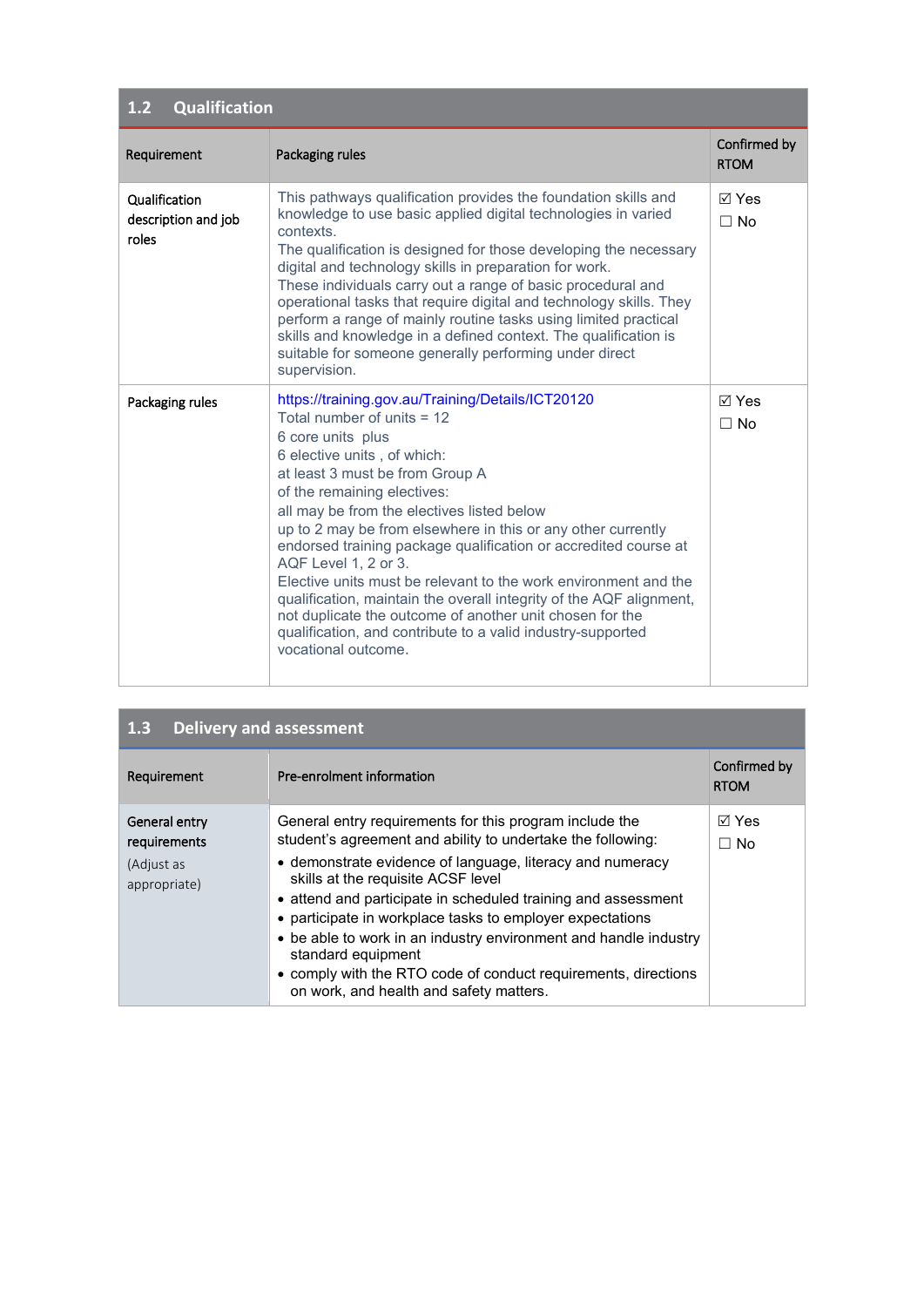| Requirement                                                                       | Pre-enrolment information                                                                                                                                                                                                                                                                                                                                                                                                                                                                                                                                                                                                                                                                                                                                                                                                                                                                                                                                                                                                     |                                                                                                                                                                                  | Confirmed by                 |
|-----------------------------------------------------------------------------------|-------------------------------------------------------------------------------------------------------------------------------------------------------------------------------------------------------------------------------------------------------------------------------------------------------------------------------------------------------------------------------------------------------------------------------------------------------------------------------------------------------------------------------------------------------------------------------------------------------------------------------------------------------------------------------------------------------------------------------------------------------------------------------------------------------------------------------------------------------------------------------------------------------------------------------------------------------------------------------------------------------------------------------|----------------------------------------------------------------------------------------------------------------------------------------------------------------------------------|------------------------------|
|                                                                                   |                                                                                                                                                                                                                                                                                                                                                                                                                                                                                                                                                                                                                                                                                                                                                                                                                                                                                                                                                                                                                               |                                                                                                                                                                                  | <b>RTOM</b>                  |
| Specific entry and/or<br>completion<br>requirements<br>(Adjust as<br>appropriate) | Specific entry requirements exist $\Box$ Yes $\Box$ No<br>Requirements to commence/complete some units within this<br>qualification:<br>• successfully obtain a Blue Card (eligibility to work with<br>children and young people) prior to engaging in activities with<br>children under 18 years, www.bluecard.qld.gov.au/index.html<br>• successfully obtain a White Card (general construction<br>induction card), www.worksafe.qld.gov.au/licensing-and-<br>registrations/work-health-and-safety-licences/what-licence-do-i-<br>need/general-construction-induction/apply-for-a-general-<br>construction-induction-card<br>• mandatory work experience with an organisation or<br>employer (this will include a minimum number of hours, e.g.<br>hospitality service periods, structured volunteer program)<br>• other (include details).<br>Prior to enrolment the RTO has provided advice in print or<br>electronically to students on participation requirements and<br>application processes.<br>$\Box$ Yes $\Box$ No |                                                                                                                                                                                  | ⊠ Yes<br>$\Box$ No           |
| Access and reasonable<br>adjustments<br>(Adjust as<br>appropriate)                | The RTO has advised students in print or electronically that<br>reasonable adjustments may be available. $\boxtimes$ Yes<br>When appropriate, reasonable adjustments will be applied by the<br>RTO to take into account the individual student's needs.<br>Reasonable adjustments may include:<br>• accessible class rooms<br>• note-taking support<br>• course material in<br>alternative formats -<br>electronic, large print<br>• use of laptop for<br>assessments<br>• an Auslan (Australian Sign<br>Language) interpreter                                                                                                                                                                                                                                                                                                                                                                                                                                                                                                | $\Box$ No<br>• extra time or extensions for<br>assessments or alternative<br>assessment tasks<br>• ergonomic chair/desk<br>• use of assistive technology<br>• other adjustments. | $\boxtimes$ Yes<br>$\Box$ No |
| Mode of delivery<br>(Adjust as<br>appropriate)                                    | The mode of delivery includes any combination of the following:<br>• face-to-face in a simulated workplace environment for required<br>performance and knowledge evidence<br>• work experience in commercial work site - third party report<br>• online for some components of training for knowledge<br>evidence<br>• in a classroom ('off the job') for some components of training<br>for knowledge evidence.                                                                                                                                                                                                                                                                                                                                                                                                                                                                                                                                                                                                              |                                                                                                                                                                                  | ⊠ Yes<br>$\Box$ No           |
| Delivery location<br>(Adjust as<br>appropriate)                                   | Multiple delivery locations are<br>used.<br>□ Yes ☑ No<br>The delivery location is the<br>principal place of business of<br>the RTO.                                                                                                                                                                                                                                                                                                                                                                                                                                                                                                                                                                                                                                                                                                                                                                                                                                                                                          | Locations of additional<br>campuses where training or<br>assessment services are<br>provided.                                                                                    | $\boxtimes$ Yes<br>$\Box$ No |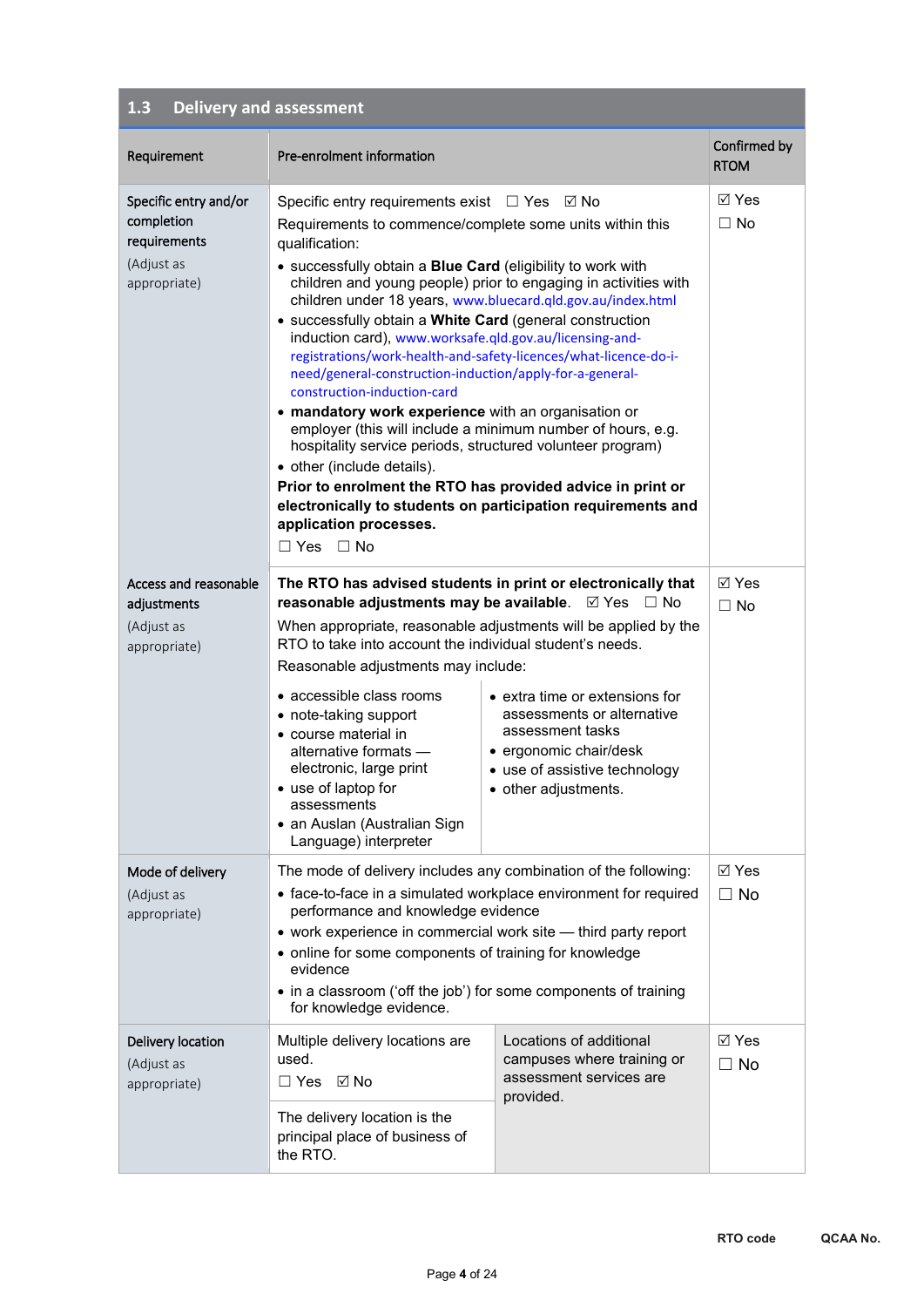| Requirement                                               | Pre-enrolment information                                                                                                                                                                                                                                                                                                                                                                                                                                                                                                                                  |                                                                                                                                                             | Confirmed by<br><b>RTOM</b>  |
|-----------------------------------------------------------|------------------------------------------------------------------------------------------------------------------------------------------------------------------------------------------------------------------------------------------------------------------------------------------------------------------------------------------------------------------------------------------------------------------------------------------------------------------------------------------------------------------------------------------------------------|-------------------------------------------------------------------------------------------------------------------------------------------------------------|------------------------------|
|                                                           | Provide location details here for<br>each site if more than one site<br>is being used for training and<br>assessment.                                                                                                                                                                                                                                                                                                                                                                                                                                      |                                                                                                                                                             |                              |
| Program duration                                          | Total program duration for<br>delivery and assessment is:<br>$\Box$ 6 months<br>$\Box$ 1 year<br>$\Box$ 3 years<br>$\boxtimes$ 2 years<br>Other: please specify                                                                                                                                                                                                                                                                                                                                                                                            | This means that after the<br>expiry of the program<br>duration, no further<br>assessment evidence will be<br>accepted and no further<br>training conducted. | <b>⊠</b> Yes<br>$\Box$ No    |
| Amount of training<br>and volume of<br>learning           | The 'amount of training' relates to formal teaching and learning<br>activities.<br>The nominal amount of scheduled training for this program is:<br>$\Box$ 55 hours $\Box$ 110 hours $\Box$ 220 hours $\Box$ 330 hours<br>The 'volume of learning' identifies the notional duration of all<br>activities required for the achievement of the learning outcomes<br>of this program.<br>The total volume of learning for this program is:<br>$\boxtimes$ 600-1200 hours (Certificate I and II)<br>$\Box$ 1200-2400 hours (Certificate III and IV)            |                                                                                                                                                             | $\Box$ Yes<br>$\Box$ No      |
| Learning resources                                        | There are sufficient learning resources, equipment and facilities<br>to:<br>• enable students to meet the requirements for each unit of<br>competency<br>• support the number of students undertaking the training and<br>assessment.                                                                                                                                                                                                                                                                                                                      |                                                                                                                                                             | $\boxtimes$ Yes<br>$\Box$ No |
| Assessment resources<br>(Adjust as<br>appropriate)        | • Assessments will be formative and conducted so that skills,<br>knowledge and understanding may be demonstrated in the<br>simulated workplace environment. Assessment of knowledge<br>and skills will be integrated with assessment of their practical<br>application.<br>• Projects/tasks and work evidence will be progressively<br>gathered by the assessor for units of competency until<br>sufficient valid evidence is gathered to make assessment<br>decisions on competency. Evidence of skills and knowledge<br>will be gathered simultaneously. |                                                                                                                                                             | $\boxtimes$ Yes<br>$\Box$ No |
| Students from other<br>schools (Adjust as<br>appropriate) | • Students not enrolled with the school but seeking enrolment<br>for this VET program delivered by the RTO may become fee-<br>paying students. Where this is the case, students have been<br>advised in writing or electronically.<br>• The fee for this program is: \$000.00<br>• The fee includes:<br>The RTO charges fees for students not enrolled with the<br>school.<br>$\Box$ Yes<br>$\Box$ No                                                                                                                                                      |                                                                                                                                                             | ⊠ Yes<br>$\Box$ No           |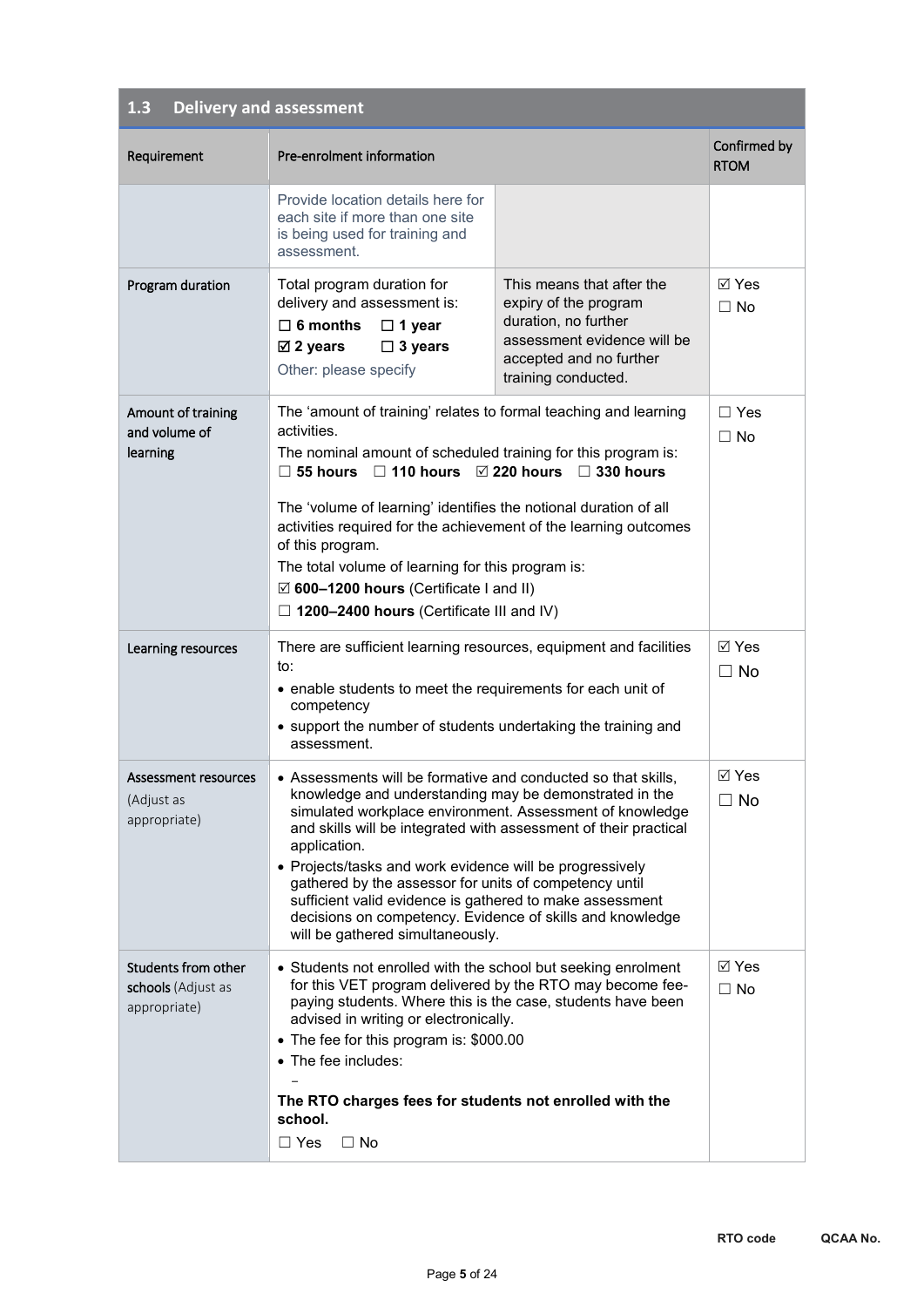| Requirement                                                           | Pre-enrolment information                                                                                                                                                                                                                                                                                                                                                                                  |                              |                                                                                                                                                                                                                                                                                                                                                                                                                                            | Confirmed by<br><b>RTOM</b>  |
|-----------------------------------------------------------------------|------------------------------------------------------------------------------------------------------------------------------------------------------------------------------------------------------------------------------------------------------------------------------------------------------------------------------------------------------------------------------------------------------------|------------------------------|--------------------------------------------------------------------------------------------------------------------------------------------------------------------------------------------------------------------------------------------------------------------------------------------------------------------------------------------------------------------------------------------------------------------------------------------|------------------------------|
| Students from the<br>school (Adjust as<br>appropriate)                | • Students enrolled with the school may have to pay fees for this<br>VET program. Where this is the case, students have been<br>advised in writing or electronically.<br>• The fee for this program is: \$000.00<br>• The fee includes:<br>The RTO charges fees for students enrolled with the school.<br>$\Box$ No<br>$\Box$ Yes                                                                          |                              | ⊠ Yes<br>$\Box$ No                                                                                                                                                                                                                                                                                                                                                                                                                         |                              |
| Early termination or<br>withdrawing from the<br>program<br>Fee refund | In the event that the RTO loses suitably qualified trainers and<br>assessors and is unable to deliver this program or students<br>withdraw from the VET program:<br>• students will be issued with a Statement of Attainment for any<br>successfully completed units of competency<br>• any fees paid toward the program will be refunded on a pro<br>rata basis or as explained in the RTO refund policy. |                              | <b>⊠</b> Yes<br>$\Box$ No                                                                                                                                                                                                                                                                                                                                                                                                                  |                              |
|                                                                       | termination or withdrawal from the program.<br>□ Yes ☑ No                                                                                                                                                                                                                                                                                                                                                  |                              | The RTO has provided students with information in print or<br>electronically concerning arrangements in the event of early                                                                                                                                                                                                                                                                                                                 | <b>⊠</b> Yes<br>$\Box$ No    |
| Evidence-gathering<br>conditions<br>(Adjust as<br>appropriate)        | simultaneously.<br>single assessment event.<br>reports.<br>required by the units.                                                                                                                                                                                                                                                                                                                          |                              | • Will be progressively gathered for groups of units<br>• Methods will confirm consistency of performance over time<br>and in a range of workplace-relevant contexts, rather than a<br>• Will be by observation of relevant tasks with questioning on<br>underpinning knowledge and, where applicable, training<br>journals and reviews of work products/folios and third party<br>• Will be done under the specific assessment conditions | <b>⊠</b> Yes<br>$\Box$ No    |
| Work placement<br>requirements<br>(Adjust as<br>appropriate)          | Work placement or experience.<br>The RTO may require students to undertake work placement or<br>work experience. When this is the case, a summary of the<br>requirements will be recorded in Section 4 of the TAS. Students<br>have been advised in writing or electronically.<br>Work placement or experience is required for this program.<br>$\boxtimes$ Yes $\Box$ No                                  |                              | $\boxtimes$ Yes<br>$\Box$ No                                                                                                                                                                                                                                                                                                                                                                                                               |                              |
| Third party<br>arrangements                                           | No services are<br>delivered on behalf<br>of the RTO.                                                                                                                                                                                                                                                                                                                                                      | $\Box$ Yes<br>$\boxtimes$ No | • 'Third party' means any party<br>that provides services on<br>behalf of the RTO, but does                                                                                                                                                                                                                                                                                                                                                | $\boxtimes$ Yes<br>$\Box$ No |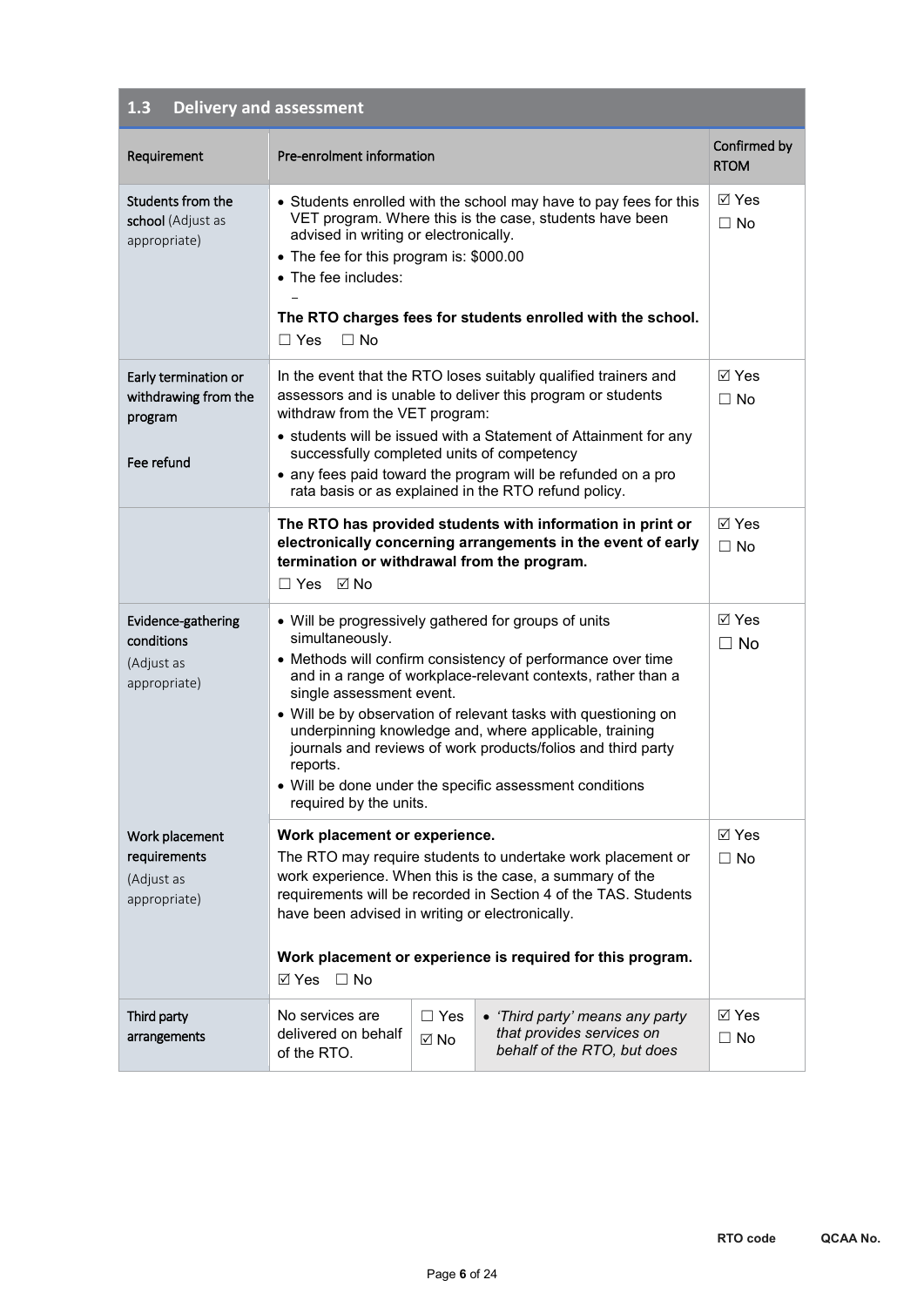| Requirement                                | Pre-enrolment information                                                                                                                                                                                                  |                    |                                                                                                                                                                                                                                                                    | Confirmed by<br><b>RTOM</b>  |
|--------------------------------------------|----------------------------------------------------------------------------------------------------------------------------------------------------------------------------------------------------------------------------|--------------------|--------------------------------------------------------------------------------------------------------------------------------------------------------------------------------------------------------------------------------------------------------------------|------------------------------|
| (Adjust as appropriate)                    | Some services are<br>provided by a third<br>party on behalf of<br>the RTO.<br>*School ICT<br>technicians only                                                                                                              | $\Box$ Yes<br>M No | not include a contract of<br>employment between an RTO<br>and its employee.<br>• Where services are provided<br>on the RTO's behalf by a third<br>party, the provision of those<br>services must include a written<br>agreement.                                   |                              |
|                                            | QCAA has been<br>notified of the third<br>party arrangement.                                                                                                                                                               | $\Box$ Yes<br>⊠ No | • The RTO must disclose to the<br>student the name and contact<br>details of any third party that                                                                                                                                                                  |                              |
|                                            | <b>Terry Sandars</b>                                                                                                                                                                                                       |                    | will provide training and/or<br>assessment, and related<br>educational and support                                                                                                                                                                                 |                              |
|                                            | 30117                                                                                                                                                                                                                      |                    | services to the student on the<br>RTO's behalf.                                                                                                                                                                                                                    |                              |
|                                            | 32990583                                                                                                                                                                                                                   |                    | • When the RTO offers a<br>qualification on its scope to<br>students and in order to                                                                                                                                                                               |                              |
|                                            | Teaching / training students<br>to install operating system<br>and software and use WHS<br>when working with<br>hardware.                                                                                                  |                    | achieve the qualification the<br>RTO requires students to<br>undertake training for one or<br>more units with a different<br>RTO, this is considered a third<br>party arrangement. Record the<br>RTO's details and<br>arrangements summary.                        |                              |
| <b>Educational and</b><br>support services | skills and knowledge.                                                                                                                                                                                                      |                    | • Learners in this cohort are school students in Years 10 to 12.<br>The RTO will schedule supervised training and assessment<br>sessions based on the timetable. Students may negotiate<br>support in addition to scheduled hours to develop the required          | $\boxtimes$ Yes<br>$\Box$ No |
|                                            | • Unmet educational needs of young persons aged 10-17 in the<br>juvenile justice system - school RTOs within youth detention<br>centres may deliver training and assessment to these students<br>even if not in detention. |                    |                                                                                                                                                                                                                                                                    |                              |
|                                            | The RTO delivers services to students in the juvenile justice<br>system.                                                                                                                                                   |                    |                                                                                                                                                                                                                                                                    |                              |
|                                            | $\Box$ Yes $\boxtimes$ No                                                                                                                                                                                                  |                    |                                                                                                                                                                                                                                                                    |                              |
| Transition                                 | strategy's expected start date.<br>end of the expected duration of the program, then:                                                                                                                                      |                    | This qualification's status on TGA is current at the time of this<br>If this qualification is superseded with a new version before the                                                                                                                             | ⊠ Yes<br>$\Box$ No           |
|                                            |                                                                                                                                                                                                                            |                    | • if practical, students will complete training and assessment<br>and receive any appropriate certificates in the old qualification<br>within 12 months of the release of the new version                                                                          |                              |
|                                            | deemed as equivalent.                                                                                                                                                                                                      |                    | • if this is not practical, students will transition to the new<br>qualification within 12 months and complete their training and<br>assessment in the new version within the expected duration of<br>the program. Credit will be arranged for units completed and |                              |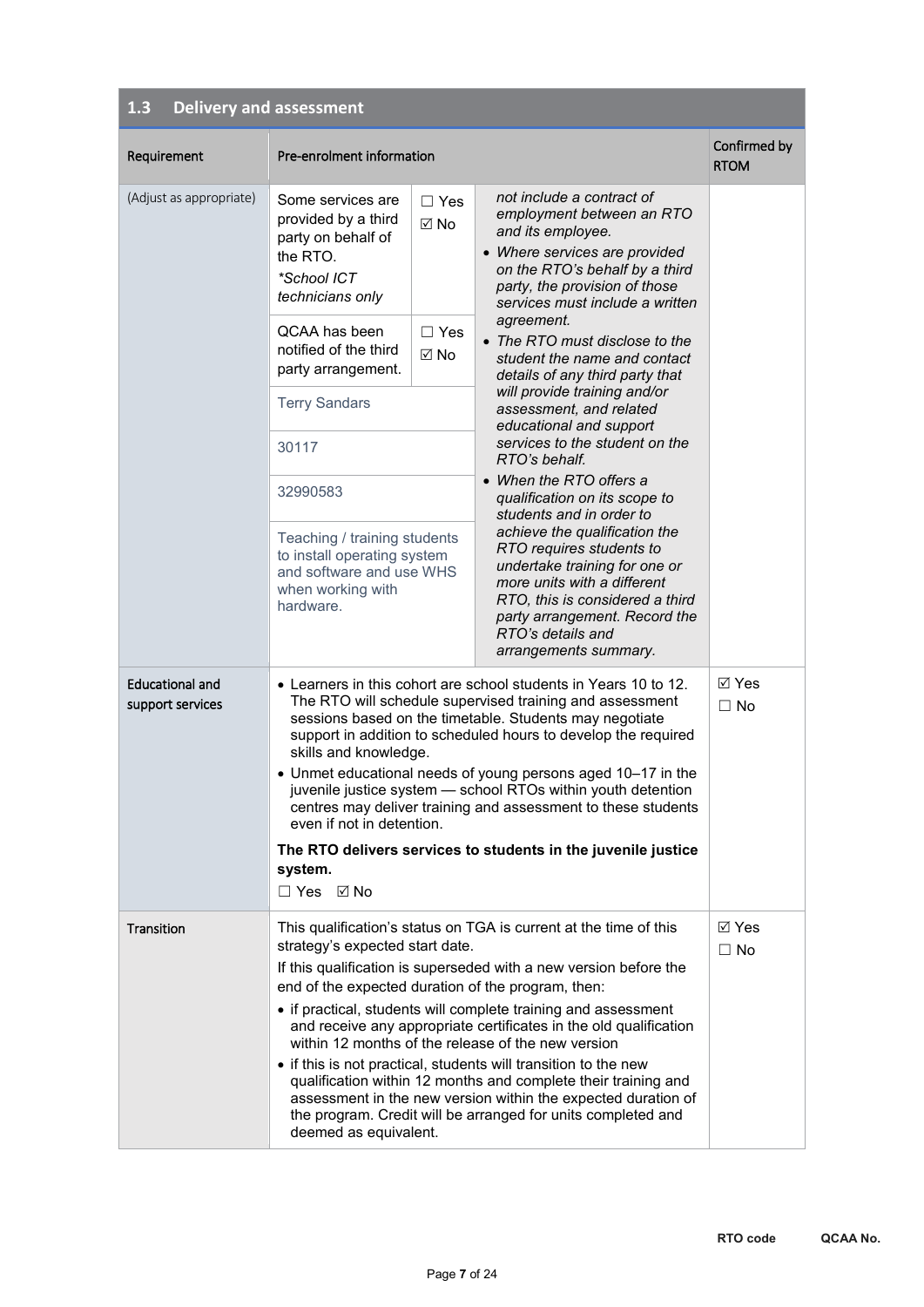| <b>Certification</b><br>1.4                            |                                                                                                                                                                                                                                                                                                                                                                                                                                                                                                                                                                                                                |                              |
|--------------------------------------------------------|----------------------------------------------------------------------------------------------------------------------------------------------------------------------------------------------------------------------------------------------------------------------------------------------------------------------------------------------------------------------------------------------------------------------------------------------------------------------------------------------------------------------------------------------------------------------------------------------------------------|------------------------------|
| Requirement                                            | Pre-enrolment information                                                                                                                                                                                                                                                                                                                                                                                                                                                                                                                                                                                      | Confirmed by<br><b>RTOM</b>  |
| Certificates and<br>Statements of<br>Attainment        | If a student is assessed as meeting the requirements of the<br>qualification, and all agreed fees the student owes to the RTO<br>have been paid, then within 30 calendar days* of all conditions<br>being met:<br>• an AQF certificate and record of results will be issued if the<br>qualification in which the learner is enrolled is complete<br>• a Statement of Attainment will be issued if the qualification in<br>which the learner is enrolled is partially complete.<br>* unless there is a written agreement with students and parents<br>that the RTO will issue certification on exit or request. | <b>⊠</b> Yes<br>$\Box$ No    |
| Unique Student<br>Identifier (USI)                     | • The school RTO will not issue an AQF certificate, record of<br>results or Statement of Attainment to a student without having<br>a verified USI for that individual.<br>• The consequences of not providing the RTO with a USI have<br>been explained to the student.<br>• Each student's USI will be recorded by the RTO in SLIMS or<br>Student Management and reported to QCAA in the same year<br>that the certification was issued.                                                                                                                                                                      | $\boxdot$ Yes<br>$\Box$ No   |
|                                                        | A student may access their training records and results<br>(transcript) using their online USI account. For more information,<br>see usi.gov.au/Students/pages/default.aspx                                                                                                                                                                                                                                                                                                                                                                                                                                    | $\nabla$ Yes<br>$\Box$ No    |
| Credit arrangements                                    | Transitioning from an old version to a new version of a<br>training product<br>If the National Register (training.gov.au) deems a superseded<br>unit of competency to be equivalent to its replacement, students<br>may claim credit for a successfully completed superseded unit.                                                                                                                                                                                                                                                                                                                             | $\boxdot$ Yes<br>$\Box$ No   |
|                                                        | If a student already holds a unit of competency<br>If a student has a Statement of Attainment for a unit of<br>competency and it has the same code as a unit of competency<br>making up this program, the student may make a claim for a<br>credit transfer.                                                                                                                                                                                                                                                                                                                                                   | $\boxdot$ Yes<br>$\Box$ No   |
| Recognition of prior<br>learning (RPL)<br>arrangements | Students may request recognition of prior learning (RPL)<br>assessment.<br>Students are advised of the opportunity to apply for RPL and, if<br>requested, will be provided with an RPL document allowing them<br>to provide verifiable details of prior learning. The evidence will be<br>assessed for currency and against requirements of the units of<br>competency, and an amended program strategy will be<br>prepared, taking into account the student's prior learning.                                                                                                                                 | $\boxtimes$ Yes<br>$\Box$ No |
|                                                        | The RTO has advised students in print or electronically of RPL<br>arrangements. Ø Yes □ No                                                                                                                                                                                                                                                                                                                                                                                                                                                                                                                     | $\boxtimes$ Yes<br>$\Box$ No |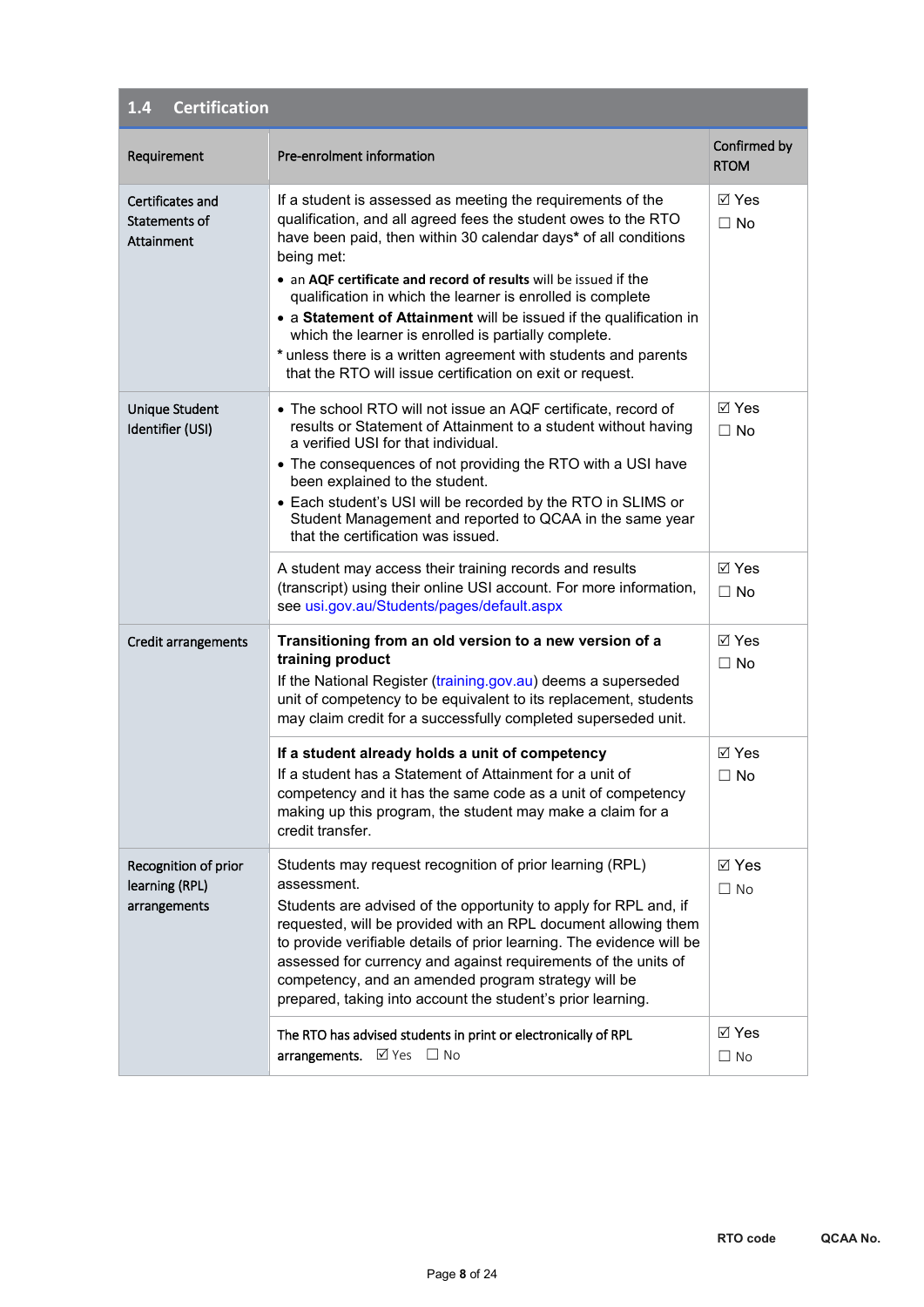### **1.4 Certification**

| Requirement                                                       | Pre-enrolment information                                                                                                                                                                                                                                                                                                                                                                                                                                                                                                                                                                       |                                                                                                                                                                                                                                                                                                                                                                                                                                                                                                                                                                                                                                                    | Confirmed by<br><b>RTOM</b> |
|-------------------------------------------------------------------|-------------------------------------------------------------------------------------------------------------------------------------------------------------------------------------------------------------------------------------------------------------------------------------------------------------------------------------------------------------------------------------------------------------------------------------------------------------------------------------------------------------------------------------------------------------------------------------------------|----------------------------------------------------------------------------------------------------------------------------------------------------------------------------------------------------------------------------------------------------------------------------------------------------------------------------------------------------------------------------------------------------------------------------------------------------------------------------------------------------------------------------------------------------------------------------------------------------------------------------------------------------|-----------------------------|
| Replacement of<br>Certificates and<br>Statements of<br>Attainment | The RTO maintains an<br>auditable-quality register of<br>all AQF qualifications<br>(including Statements of<br>Attainment) issued and<br>authorised to issue.<br>The register contains<br>sufficient information to<br>identify correctly the holder<br>of the qualification, the<br>AQF qualification by its full<br>title, and date of<br>issue/award/conferral.<br>The RTO has a policy that<br>permits the replacement of<br>certification documentation<br>and maintains<br>responsibility for<br>authentication and<br>verification of any<br>replacement certification<br>documentation. | The Standards require compliance<br>with the AQF Register and<br>Issuance policies. All RTOs will:<br>• maintain an auditable-quality<br>register of AQF qualifications<br>issued (including Statements of<br>Attainment) containing sufficient<br>information to identify correctly<br>- the holder of the qualification<br>- the AQF qualification by its full<br>title<br>- date of issue/award/conferral<br>• have a policy that permits<br>replacement of certification<br>documentation<br>• be responsible for authentication<br>and verification of any<br>replacement certification<br>documentation.<br>See www.aqf.edu.au/aqf-policies. | $\boxdot$ Yes<br>$\Box$ No  |
|                                                                   | The RTO has advised students either in print or<br>electronically about arrangements and fees related to<br>obtaining replacement AQF certification. Ø Yes                                                                                                                                                                                                                                                                                                                                                                                                                                      | $\Box$ No                                                                                                                                                                                                                                                                                                                                                                                                                                                                                                                                                                                                                                          | $\boxdot$ Yes<br>$\Box$ No  |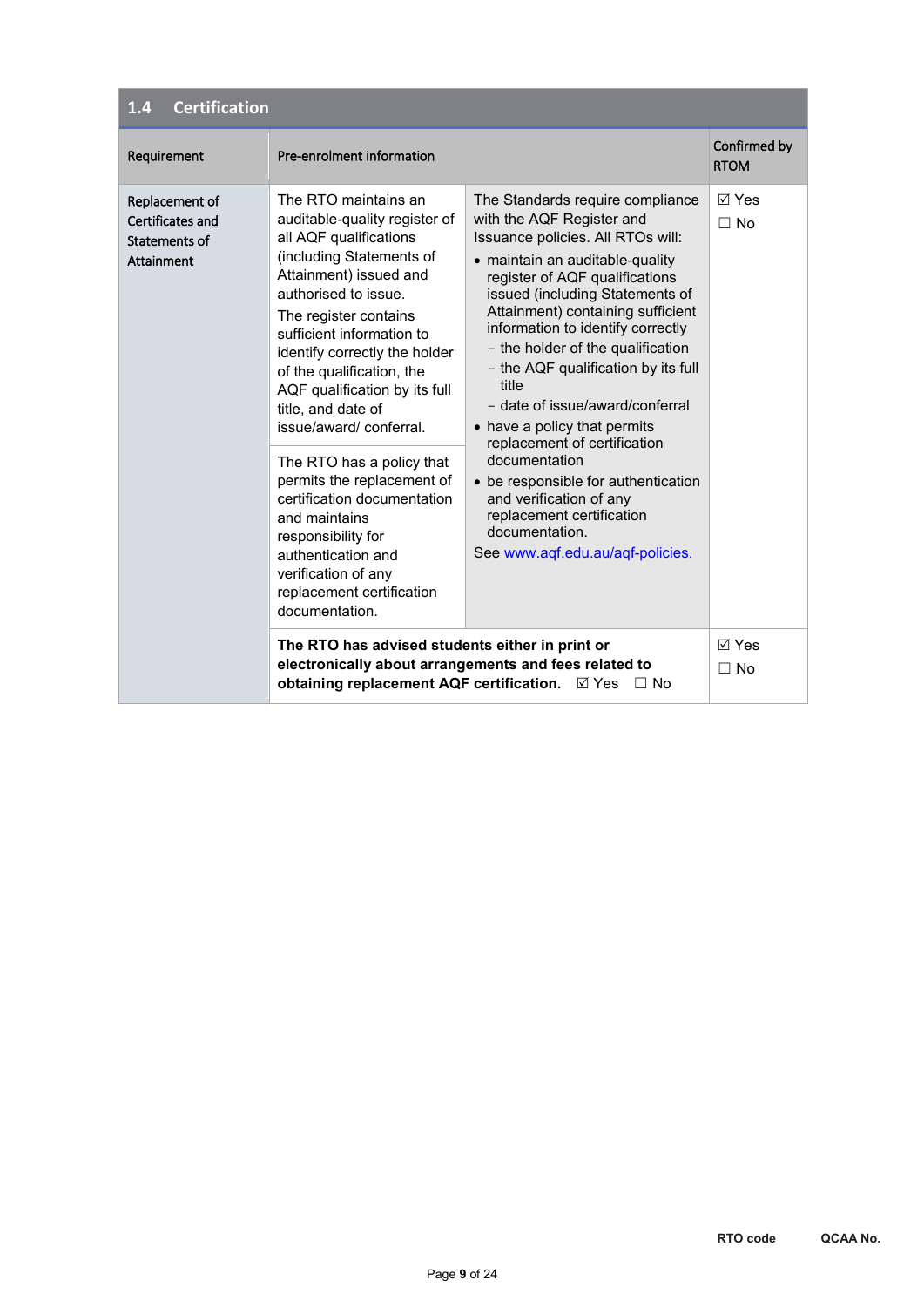| <b>Reporting</b><br>1.5                           |                                                                                                                                                                                                                                                                                                                                                                                                                                                                                                                                                                                                                                                                                                                                                                                                                                                                                                                                                                                                                                                                                                                                                                             |                              |
|---------------------------------------------------|-----------------------------------------------------------------------------------------------------------------------------------------------------------------------------------------------------------------------------------------------------------------------------------------------------------------------------------------------------------------------------------------------------------------------------------------------------------------------------------------------------------------------------------------------------------------------------------------------------------------------------------------------------------------------------------------------------------------------------------------------------------------------------------------------------------------------------------------------------------------------------------------------------------------------------------------------------------------------------------------------------------------------------------------------------------------------------------------------------------------------------------------------------------------------------|------------------------------|
| Requirement                                       | Pre-enrolment information                                                                                                                                                                                                                                                                                                                                                                                                                                                                                                                                                                                                                                                                                                                                                                                                                                                                                                                                                                                                                                                                                                                                                   | Confirmed by<br><b>RTOM</b>  |
| Recording results<br>(Adjust as<br>appropriate)   | • RTO management records student enrolment data in QCAA<br>approved software within the first term of the student's<br>commencement of the VET program.<br>• Evidence-gathering tools are used to make decisions about a<br>student's progress toward competency.<br>• The interim outcome descriptors of 'Satisfactory' or<br>'Unsatisfactory' will be used on students' projects and evidence<br>documents.<br>• Students may continue to submit evidence until they exit the<br>program or the end of the program's duration period.<br>• Assessor may determine final outcomes for units of competency<br>at any time, but only after sufficient valid evidence has been<br>gathered and assessed and any pre-requisite units have been<br>successfully completed.<br>• RTO management will record final outcomes (usually using the<br>descriptors Competent, Not Competent, Credit Transfer,<br>Superseded or Withdrawn) in Student Management software<br>approved by QCAA.<br>• All final outcomes must be entered into a QCAA approved<br>software program before the end of the last term of the VET<br>program or immediately after a student exits the program. | <b>⊠</b> Yes<br>$\Box$ No    |
| Student profiles<br>(Adjust as<br>appropriate)    | • Student profiles are updated by the assessor and are accessible<br>to students on request.<br>• Assessors update the profile to confirm an individual student's<br>submission of evidence and record interim and final outcomes.<br>• RTO management uses final outcomes recorded in student<br>profiles to update Student Management.                                                                                                                                                                                                                                                                                                                                                                                                                                                                                                                                                                                                                                                                                                                                                                                                                                    | $\boxtimes$ Yes<br>$\Box$ No |
| Projects and<br>evidence-gathering<br>instruments | • All assessment activities, including projects and evidence-<br>gathering tools, are identified by a code and listed in this<br>document.<br>• A mapping document provides evidence of how assessment<br>activities, projects and evidence-gathering tools meet the<br>requirements for each unit of competency.                                                                                                                                                                                                                                                                                                                                                                                                                                                                                                                                                                                                                                                                                                                                                                                                                                                           | <b>⊠</b> Yes<br>$\Box$ No    |
| Data privacy and<br>reporting                     | The RTO has provided students with information in print or<br>electronically concerning privacy, use of personal data and<br>reporting. $\Box$ Yes<br>⊠ No<br>• Students are informed that personal information will be collected<br>and reported on their behalf.<br>• Student declarations and consent of the RTO's privacy notice are<br>retained (for 2018 only).                                                                                                                                                                                                                                                                                                                                                                                                                                                                                                                                                                                                                                                                                                                                                                                                       | ⊠ Yes<br>$\Box$ No           |
| Use of personal<br>email addresses                | The RTO has provided students with information in print or<br>electronically concerning use of personal email addresses on<br>assessment materials and evidence. ⊠ Yes<br>$\Box$ No<br>• Agreed email addresses provide the same acknowledgment as a<br>signature.<br>• The RTO has recorded students and assessors email addresses.                                                                                                                                                                                                                                                                                                                                                                                                                                                                                                                                                                                                                                                                                                                                                                                                                                        | $\boxtimes$ Yes<br>$\Box$ No |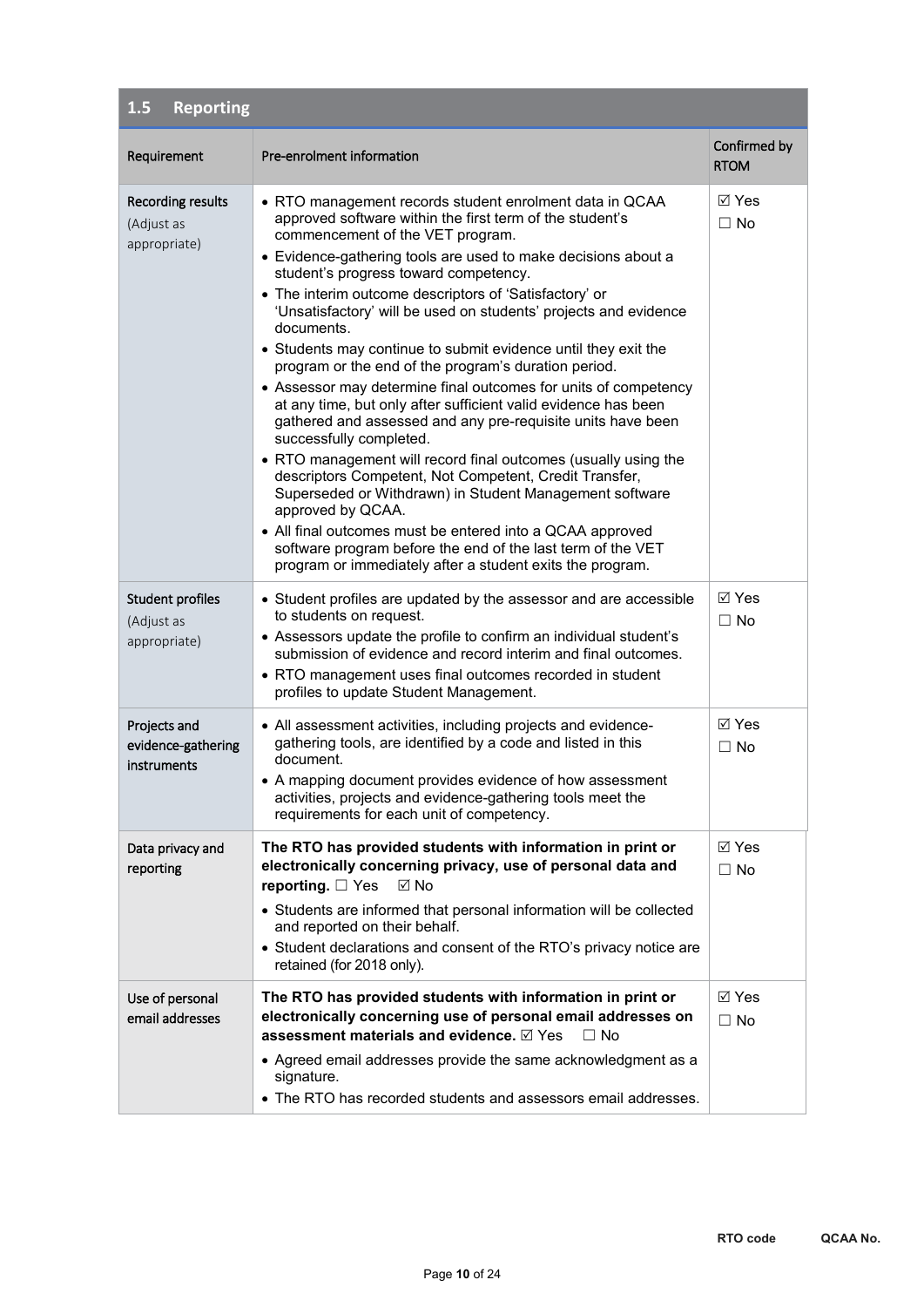| <b>Reporting</b><br>1.5                       |                                                                                                                                                                                                                                                                                                                                                                                                                                        |                             |
|-----------------------------------------------|----------------------------------------------------------------------------------------------------------------------------------------------------------------------------------------------------------------------------------------------------------------------------------------------------------------------------------------------------------------------------------------------------------------------------------------|-----------------------------|
| Requirement                                   | Pre-enrolment information                                                                                                                                                                                                                                                                                                                                                                                                              | Confirmed by<br><b>RTOM</b> |
| Complaints                                    | The RTO has advised students either in print or electronically<br>that complaints received by the RTO will be acknowledged in<br>writing and finalised as soon as practicable. $\boxtimes$ Yes<br>$\Box$ No<br>• A complaint may involve the conduct of the RTO's officers,<br>students or third-party service providers of the RTO.<br>• Any RTO officer may receive a complaint verbally, in writing or<br>electronically.           | $\boxdot$ Yes<br>$\Box$ No  |
| <b>Appeals</b>                                | The RTO has advised students either in print or electronically<br>that all appeals received by the RTO will be acknowledged in<br>writing and finalised as soon as practicable. $\boxtimes$ Yes $\Box$ No<br>• There are two types of appeals that can be lodged:<br>- appeal of final assessment decision<br>- appeal of any other RTO decision.<br>• Appeals must be submitted to the RTO in writing using the RTO's<br>appeal form. | $\boxdot$ Yes<br>$\Box$ No  |
| Publicly availability<br>(Adjust as required) | The complaints and appeals policy and procedure may be<br>accessed via the publicly accessible school RTO website.<br>For more information, see:<br>• https://marsdenshs.eq.edu.au/curriculum/vocational-education                                                                                                                                                                                                                     | ⊠ Yes<br>$\Box$ No          |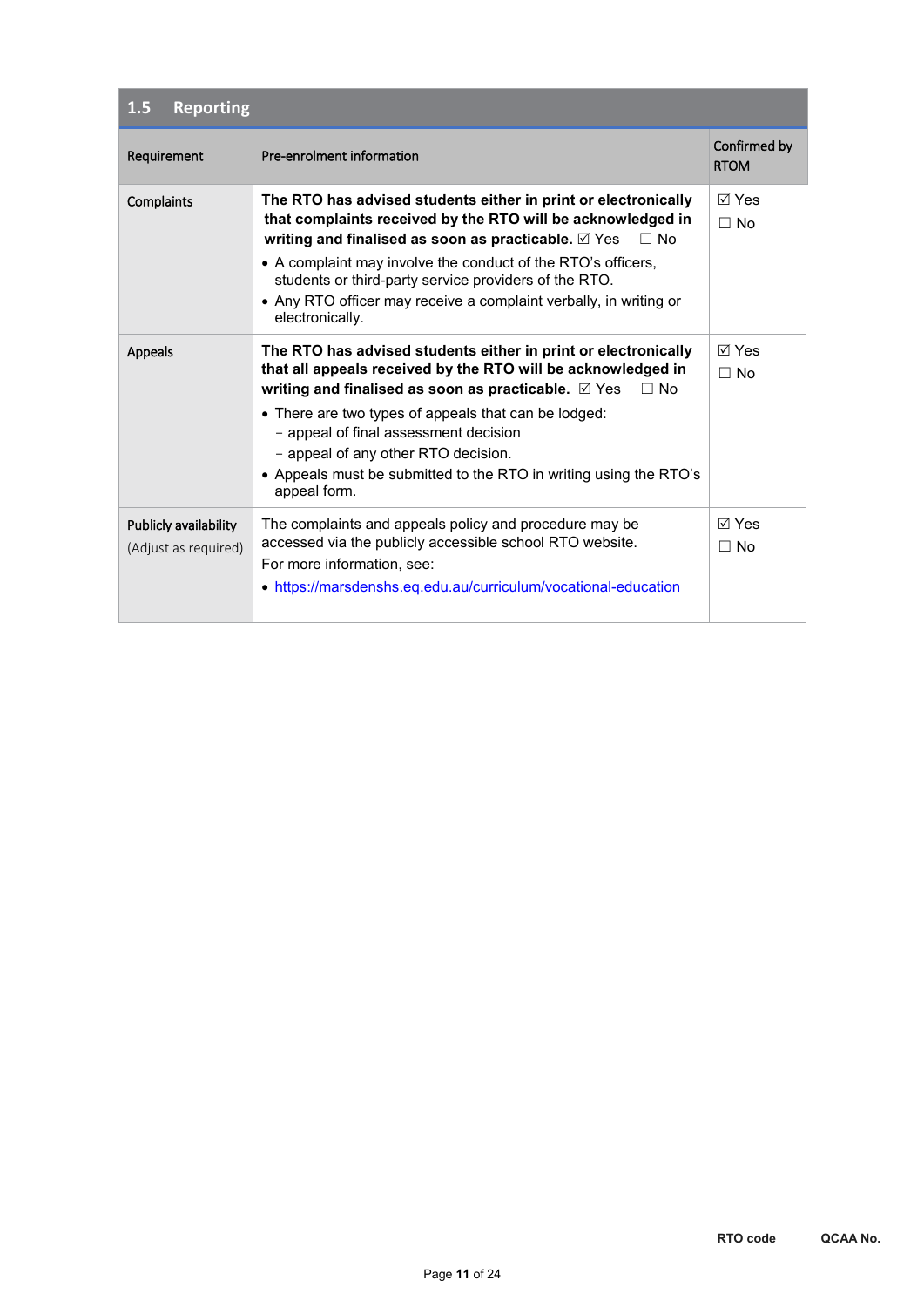## **Section 2 Core and elective components**

List the units that are going to be delivered and assessed as part of this strategy. Engage with industry to confirm the relevance of elective units selected, and record this in Section 7.

**Relevant Standards:** 1.1, 1.2, 1.4, 1.7, 1.8(a), 1.12, 3.5, Schedule 5

**Note:** A prerequisite unit may be delivered through an integrated approach with the secondary unit — it does not have to be fully completed before starting the secondary unit. However, to satisfy formal requirements, the prerequisite unit must be signed off prior to the secondary unit.

| Core and elective units being offered<br>2.1                                     |                            |                                    |                                  |  |  |  |  |
|----------------------------------------------------------------------------------|----------------------------|------------------------------------|----------------------------------|--|--|--|--|
| Enter the unit code and title<br>Hyperlink to unit on TGA is recommended         | Unit type                  | Pre-requisite<br>unit<br>required? | Potential<br>higher risk<br>unit |  |  |  |  |
| <b>BSBSUS201 Participate in environmentally</b><br>sustainable work practices    | <b>Core Unit</b>           | $\Box$                             | $\Box$                           |  |  |  |  |
| BSBWHS201 Contribute to the health and safety of<br>self and others              | Core Unit                  | П                                  | □                                |  |  |  |  |
| ICTICT201 Use computer operating systems and<br>hardware                         | Core Unit                  | П                                  | П                                |  |  |  |  |
| ICTICT202 Work and communicate effectively in an<br><b>ICT</b> environment       | <b>Core Unit</b>           | П                                  | $\Box$                           |  |  |  |  |
| <b>ICTICT203 Operate application software packages</b>                           | <b>Core Unit</b>           | П                                  | П                                |  |  |  |  |
| ICTICT204 Operate a digital media technology<br>package                          | Core Unit                  | □                                  | □                                |  |  |  |  |
| ICTWEB201 Use social media tools for collaboration<br>and engagement             | <b>Core Unit</b>           | П                                  | □                                |  |  |  |  |
| <b>ICTICT205 Design basic organisation documents</b><br>using computing packages | <b>Listed Elective</b>     | П                                  | □                                |  |  |  |  |
| <b>ICTICT206 Install software applications</b>                                   | <b>Listed Elective</b>     | П                                  | □                                |  |  |  |  |
| ICTICT207 Integrate commercial computing packages                                | <b>Listed Elective</b>     | П                                  | □                                |  |  |  |  |
| <b>ICTICT210 Operate database applications</b>                                   | <b>Listed Elective</b>     | П                                  | П                                |  |  |  |  |
| BSBITU213 Use digital technologies to communicate<br>remotely                    | <b>Non-listed Elective</b> | П                                  | П                                |  |  |  |  |
| <b>ICPDMT3210 Capture digital images</b>                                         | <b>Non-listed Elective</b> | П                                  | П                                |  |  |  |  |
| ICTWEB304 Build simple web pages                                                 | <b>Non-listed Elective</b> | П                                  | □                                |  |  |  |  |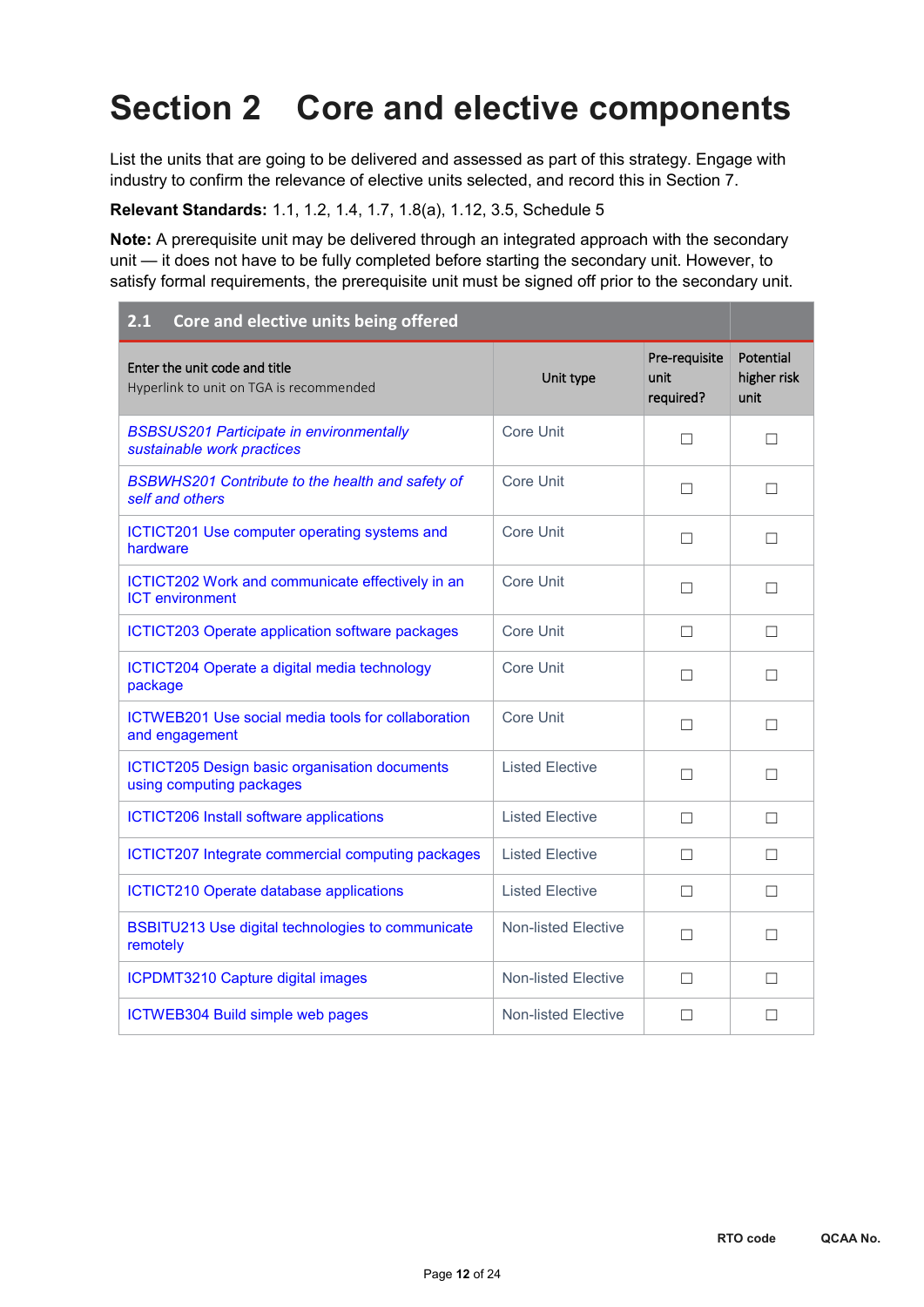#### **2.2 Optional units and flexibility**

If there are options regarding choice of electives, explain these here. Include comments on flexibility and fairness considerations for the cohort and/or individuals.

For example, if there are more units listed here than required by the packaging rules, explain the options available to students and any RPL or credit transfer options.

#### **2.3 Higher risk units**

| Do any units have potentially higher risks?                                                                                                                                                                                          | ΠYes ΜTNo |      |
|--------------------------------------------------------------------------------------------------------------------------------------------------------------------------------------------------------------------------------------|-----------|------|
| When units of competency offered to students include potentially higher risks, the RTO has identified<br>these units and conducted a documented risk assessment to mitigate risks and enable the activity to<br>be conducted safely. |           |      |
| Has a risk assessment been conducted?                                                                                                                                                                                                | ⊠ Yes     | ר N∩ |

The following table includes examples of some potentially higher risk categories. This is not an exhaustive list.

| <b>Type of unit</b>                                                                                                                                                                                      | Trainer/assessor might<br>require one or more of the<br>following:                                                                                                                                                                                               | <b>Students might require one</b><br>or more of the following:                                                                                 |
|----------------------------------------------------------------------------------------------------------------------------------------------------------------------------------------------------------|------------------------------------------------------------------------------------------------------------------------------------------------------------------------------------------------------------------------------------------------------------------|------------------------------------------------------------------------------------------------------------------------------------------------|
| Welding<br>Chemicals<br>Animals<br>Vehicles<br>First aid<br>Chainsaws<br>Coaching<br>Construction<br><b>Training minors</b><br>Child care<br>Aged care<br>Quad bikes<br>Retail/Sales<br>Providing advice | Statement of attainment<br>$\bullet$<br>Trade certificate<br>$\bullet$<br><b>VET AQF certification</b><br>$\bullet$<br>Licences<br>$\bullet$<br>Verifiable evidence of<br>currency<br>Industry recognised<br>$\bullet$<br>certificate<br>White card<br>$\bullet$ | Blue card<br>$\bullet$<br>White card<br>$\bullet$<br>First Aid Statement of<br>$\bullet$<br>attainment<br>Relevant level maturity<br>$\bullet$ |
| Specific industry<br>experience<br>Hospitality<br>Civil construction<br>Sport and recreation<br>Agriculture                                                                                              | Verifiable details in staff<br>$\bullet$<br>profile to support length of<br>time in industry relevant to<br>the skills and knowledge<br>requirements.<br>Risk assessment evidence<br>$\bullet$<br>from the RTO                                                   | Ability to demonstrate<br>skills in a specific<br>environment/context.                                                                         |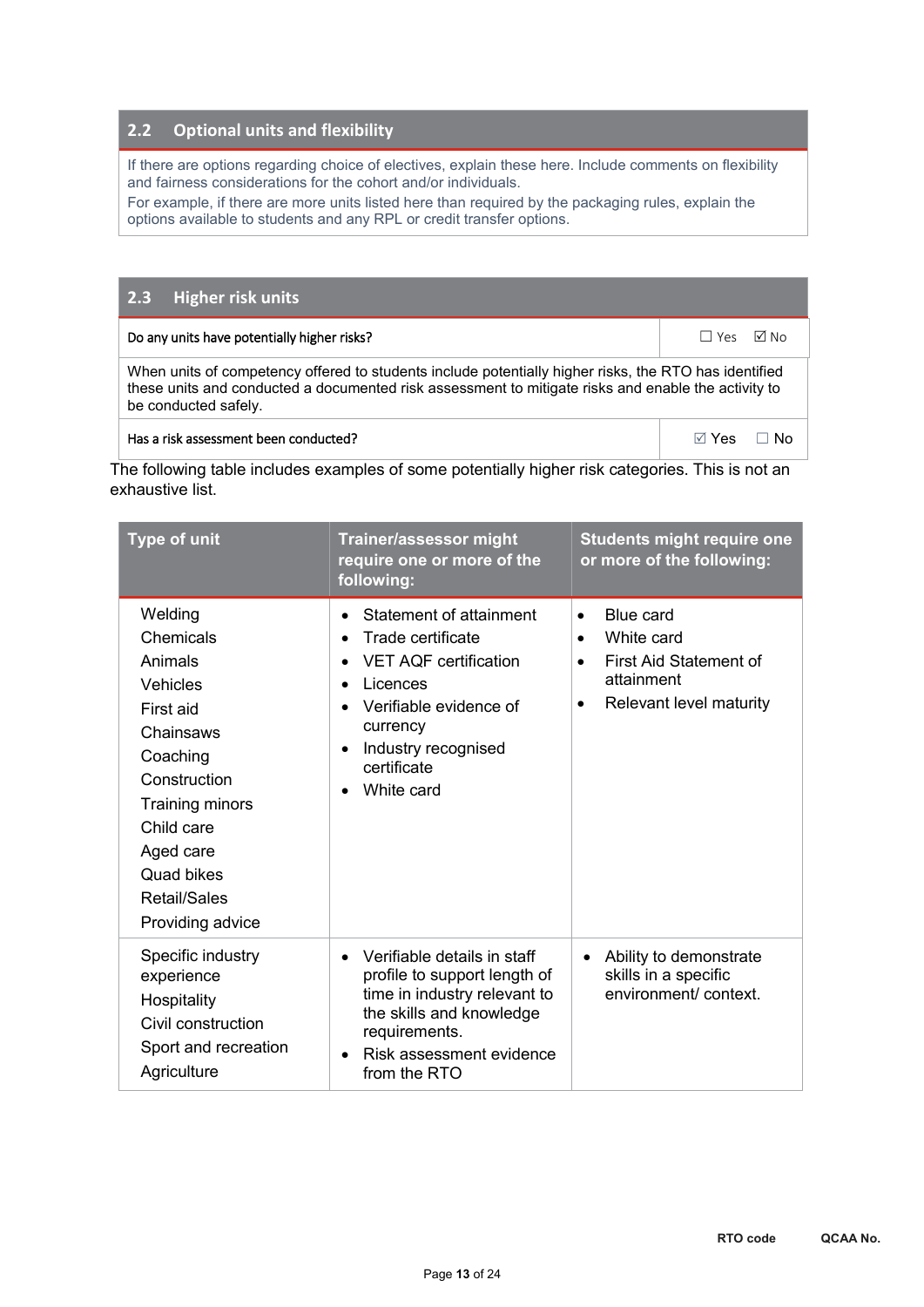# **Section 3 Program assessment details**

**Relevant Standards:** 1.1, 1.2, 1.3(c), 1.8, 2.1, 2.2, 5.2

Use this section to record an outline of the proposed learning program for this qualification. Provide a brief summary of each intended assessment activity, its duration and the units it is fully or partially drawn from, and list the evidence-gathering tools to be used. Detailed mapping does not have to be recorded here. Update this section as you improve or change the program. Engage with industry to confirm the program's relevance and briefly summarise this in Section 7.

Before you start developing assessment tools, consider how learning and assessment are usually integrated, with assessment evidence being collected and feedback provided to the student throughout the learning and assessment process. Holistic training and assessment brings together a number of units of competency — relevant to the industry sector, workplace and job role — into a cluster (group) that reflects actual workplace practices. Any units that relate to a job function can be combined, and assessment tools designed to gather evidence in an efficient and effective assessment process. Industry sees this approach as realistic and essential for both delivery and assessment.

## **3.1 Developing assessment tools**

Use these six steps to develop your assessment tools.

- 1. Read through the units of competency making up the qualification to understand all their requirements. Make notes on any specific requirements like foundation skills not explicit in the performance criteria, assessment conditions, and performance frequencies and knowledge evidence.
- 2. Develop and document a series of assessment activities that reflect the performance and knowledge demonstrated by a competent person in this industry. In the document describe the context of the activities and include clear and comprehensive instructions to the trainer, assessor and student. A casual reader of the activity document should easily identify what has to be done, when, where and to what standard.

Summarise each of these assessment activities in Section 3.4.

- 3. Develop a set of evidence-gathering tools for each assessment activity. Include instructions to the assessor and student on how they are to be used. All assessment techniques basically fall into the following categories:
	- direct observations of student activity
	- questions written, online or direct (verbal)
	- reviews of things a student produces (e.g. project work, folios, artefacts, online materials, services).

In addition, there may be third party written reports.

List these assessment tools in Section 3.4.

4. Develop a single mapping or benchmarking tool to establish validity for all assessment tools identified in this TAS. It will indicate the relationship between the requirements of the unit/s of competency, the activities and evidence gathered.

Record the unit/s for which partial or complete evidence will be gathered in Section 3.4.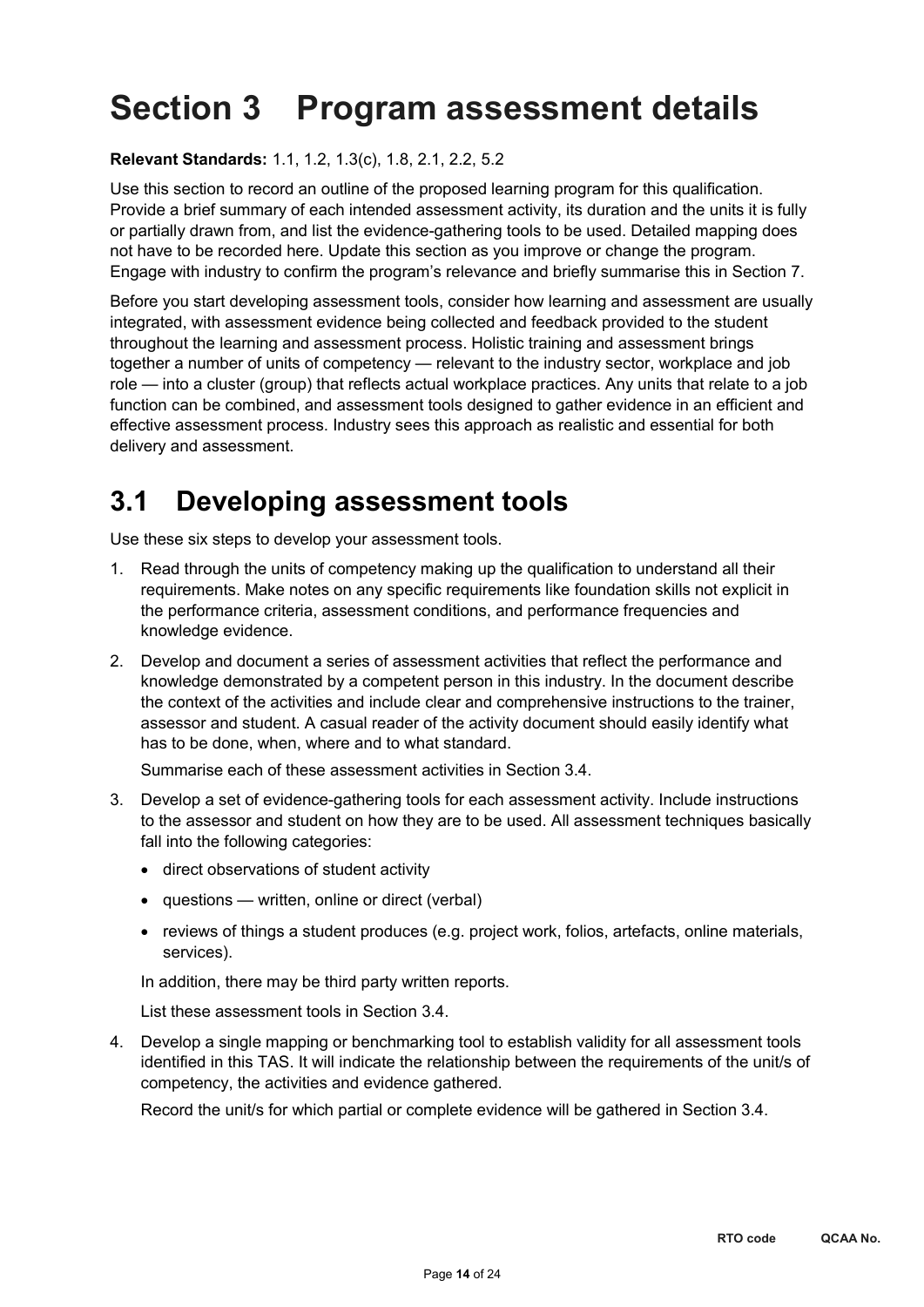- 5. Develop a student profile. Each student must have their own profile that has provision to record outcomes for units of competency. As a minimum the profile must include:
	- student and assessor identification
	- dates or date ranges for completions
	- all units of competency the student is enrolled in, including code and title of qualification
	- a relevant final outcome on exit, e.g. Competent, Not Competent, Credit Transfer, Recognition of Prior Learning (RPL), Withdrawn
	- name of RTO
	- student year level.

You may optionally include a relevant interim outcome while gathering evidence, e.g. sufficient/insufficient or satisfactory/unsatisfactory.

The final outcome is used when updating student management records. Outcomes are recorded toward the end of the program when the assessor is satisfied there is enough valid evidence.

6. When this qualification is due for validation, ensure that Section 8 is completed and the assessment tools, including the mapping tool, are available for validators.

## **3.2 Student work**

The assessment tools may not result in the production of tangible student work. This should not concern validators or assessors. Competency-based assessment is substantially reliant on direct observation and questioning evidence being gathered while an assessment task is being undertaken.

The principle of validity includes the requirement that assessment of knowledge and skills is integrated with their practical application. Assessment by practical application results in assessment tools that may produce both tangible and intangible evidence of students' skills and knowledge. Observations and direct questions do not produce tangible evidence, whereas products, artefacts and folios do. Assessment tools producing both types of evidence should be validated.

For both types of evidence, validators must analyse the decision-making rules. The decisionmaking rules are the lists of observations, acceptable answers and product/artefact/folio specifications used by the assessors to make judgments on evidence that is seen, heard or produced.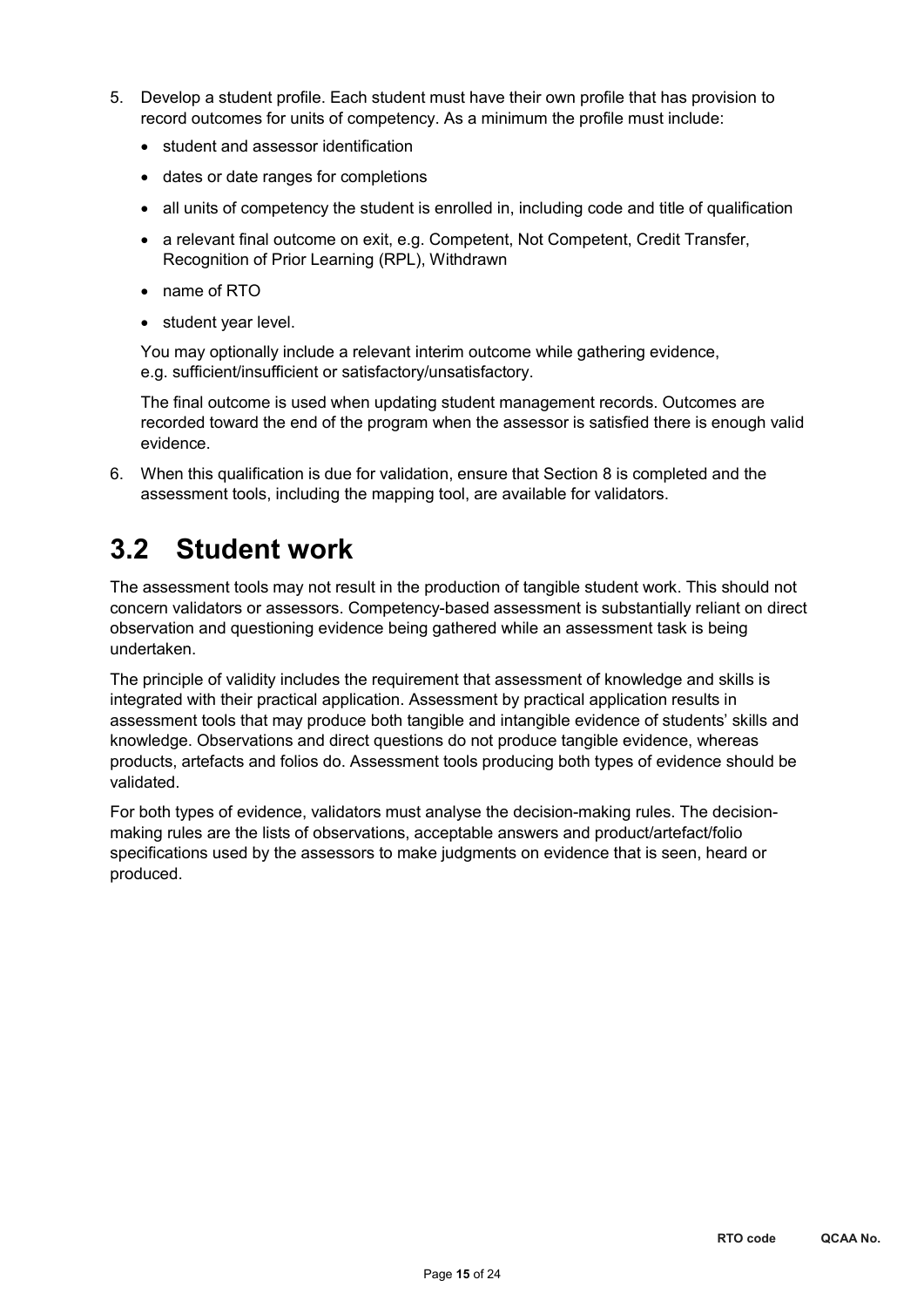## **3.3 Program details sample**

| <b>Program details sample</b> $-$ a completed example of Section 3.4<br>3.3                                                                                      |                                                                                                                                                  |                                                                                                                                                                     |                                                                                      |                                                                                                                                                    |   |                                                        |  |  |  |
|------------------------------------------------------------------------------------------------------------------------------------------------------------------|--------------------------------------------------------------------------------------------------------------------------------------------------|---------------------------------------------------------------------------------------------------------------------------------------------------------------------|--------------------------------------------------------------------------------------|----------------------------------------------------------------------------------------------------------------------------------------------------|---|--------------------------------------------------------|--|--|--|
| Project 1                                                                                                                                                        | <b>MSFPROJ1 Coffee Table</b> — Assessment tools are found at: G:\coredata\VET\MSF10113\Assessment\MSFPROJ1                                       |                                                                                                                                                                     |                                                                                      |                                                                                                                                                    |   |                                                        |  |  |  |
| <b>Estimate</b><br>d<br>duration                                                                                                                                 | 8 weeks                                                                                                                                          | <b>Outcome</b><br>type                                                                                                                                              | Assessment tools mapped on<br>$\boxdot$ Interim<br>$\Box$ Final<br>separate document |                                                                                                                                                    |   | ା Yes<br>$\Box$ No                                     |  |  |  |
| <b>Assessment activity</b>                                                                                                                                       |                                                                                                                                                  | gathered                                                                                                                                                            | Unit/s for which partial or complete evidence will be                                | Evidence-gathering tools used                                                                                                                      |   | Tool code                                              |  |  |  |
| Provide a clear and concise description of the<br>assessment activity the student will be<br>undertaking. Unit of competency descriptors are<br>not appropriate. |                                                                                                                                                  | A mapping document records full details of how<br>the assessment tools are mapped to the<br>performance requirements of parts or all of the<br>unit/s listed below. |                                                                                      | These tools are used by the<br>assessor conducting the<br>assessment activity. Each<br>evidence-gathering tool must<br>have decision-making rules. |   | Use this code when<br>making validation<br>selections. |  |  |  |
|                                                                                                                                                                  | Coffee table - Joining solid timber. A project making                                                                                            | • MSMWHS100 Follow OHS procedures<br>• MSMENV272 Participate in environmentally<br>sustainable work practices                                                       |                                                                                      | Observation checklist                                                                                                                              | ☑ | MSFOBS1                                                |  |  |  |
|                                                                                                                                                                  | a coffee table, creating specified joints and<br>undertaking manufacturing workplace activities                                                  |                                                                                                                                                                     |                                                                                      | Questions checklist                                                                                                                                | ☑ | MSFQUEST1                                              |  |  |  |
| centred on gaining skills and knowledge in WHS and<br>joining solid timber. Students will be assessed in an<br>industry typical environment using tools and      |                                                                                                                                                  | • MSMSUP102 Communicate in the workplace<br>• MSFFM2001 Use furniture making sector<br>hand and power tools                                                         |                                                                                      | Review of product/service<br>against specifications                                                                                                | ☑ | <b>MSFPROD1</b>                                        |  |  |  |
|                                                                                                                                                                  | equipment to produce a coffee table that meets<br>product specifications. The assessor will always<br>provide feedback including identifying any | • MSFFM2005 Join solid timber                                                                                                                                       |                                                                                      | Review folio of work against<br>specifications                                                                                                     | □ |                                                        |  |  |  |
|                                                                                                                                                                  | competency gaps and how to close them. No final                                                                                                  |                                                                                                                                                                     |                                                                                      | Third party report                                                                                                                                 | □ |                                                        |  |  |  |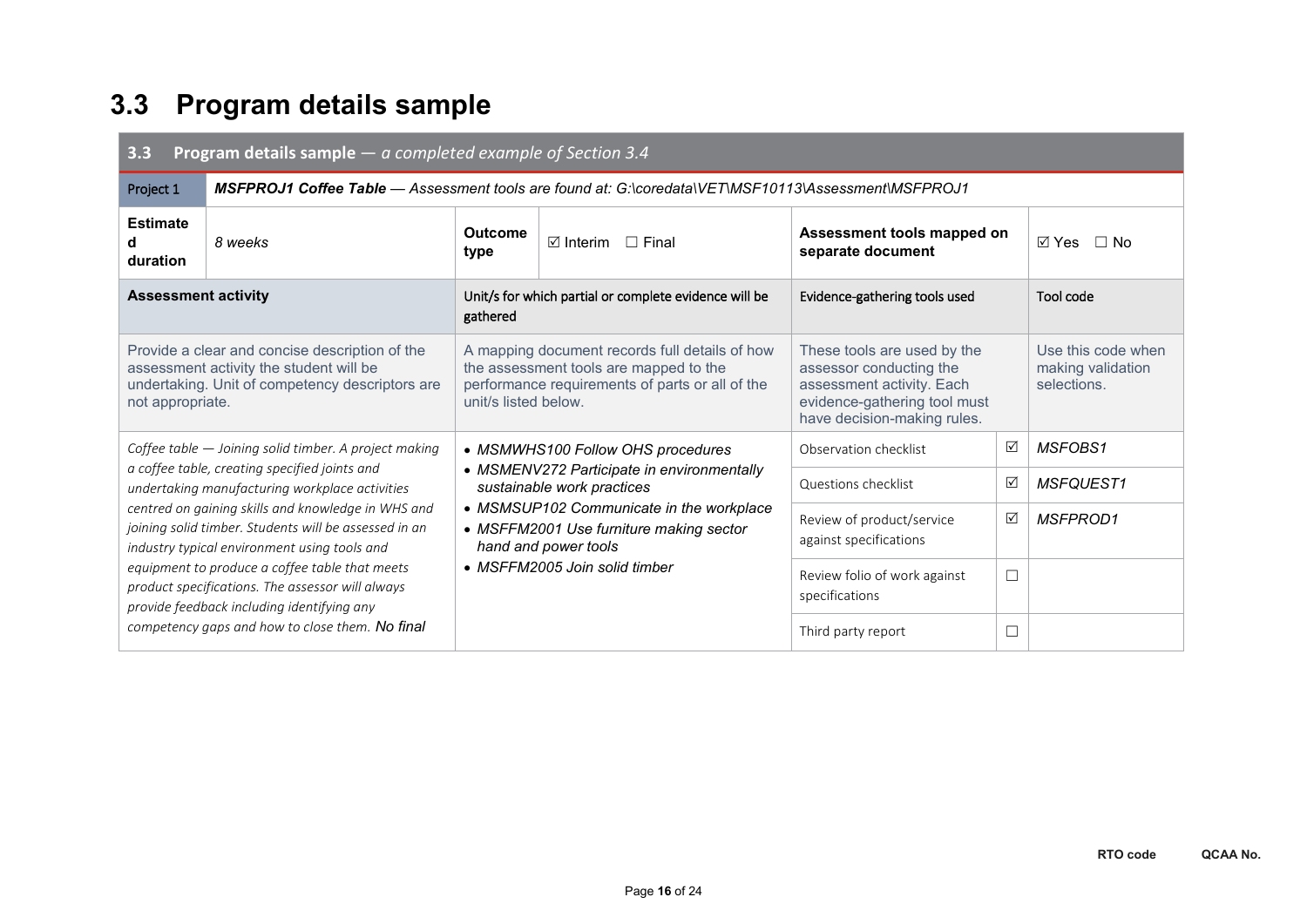| <b>Program details sample</b> $-$ a completed example of Section 3.4<br>3.3                                                                                                                                                                                                                              |                                                                                                           |                                                                                                                                                                                                                       |                                                                                     |                                                                                                                                                            |   |                                                                                  |
|----------------------------------------------------------------------------------------------------------------------------------------------------------------------------------------------------------------------------------------------------------------------------------------------------------|-----------------------------------------------------------------------------------------------------------|-----------------------------------------------------------------------------------------------------------------------------------------------------------------------------------------------------------------------|-------------------------------------------------------------------------------------|------------------------------------------------------------------------------------------------------------------------------------------------------------|---|----------------------------------------------------------------------------------|
| unit outcome results from completing this<br>project. Evidence is recorded in the student<br>profile as 'satisfactory' or 'unsatisfactory'. When<br>sufficient evidence has been gathered, final<br>outcomes will be recorded in the student profile.                                                    |                                                                                                           |                                                                                                                                                                                                                       |                                                                                     | Safety induction checklist                                                                                                                                 | ☑ | <b>MSFSAFE1</b>                                                                  |
| Project 2                                                                                                                                                                                                                                                                                                | FSKPROV1 Hospitality workplace core skills                                                                |                                                                                                                                                                                                                       |                                                                                     |                                                                                                                                                            |   |                                                                                  |
| <b>Estimated</b><br>duration                                                                                                                                                                                                                                                                             | 10 weeks                                                                                                  | <b>Outcome</b><br>type                                                                                                                                                                                                | Assessment tools mapped on<br>$\boxtimes$ Interim $\Box$ Final<br>separate document |                                                                                                                                                            |   | $\Box$ No<br>⊠ Yes                                                               |
| <b>Assessment activity</b>                                                                                                                                                                                                                                                                               |                                                                                                           | Unit/s for which partial or complete evidence will be<br>gathered                                                                                                                                                     |                                                                                     | Evidence-gathering tools used                                                                                                                              |   | Tool code                                                                        |
| Provide a clear and concise description of the<br>assessment activity the student will be<br>undertaking. Unit of competency descriptors are<br>not appropriate                                                                                                                                          |                                                                                                           | A mapping document records full details of how the<br>assessment tools are mapped to the performance<br>requirements of parts or all of the units listed below.                                                       |                                                                                     | Evidence gathering tools are<br>used by the assessor doing the<br>assessment activity. Each<br>evidence-gathering tool must<br>have decision making rules. |   | Assessment tool<br>codes. Use this code<br>when making<br>validation selections. |
|                                                                                                                                                                                                                                                                                                          | This series of assessment activities has the student                                                      | workplace tasks                                                                                                                                                                                                       | • FSKDIG03 Use digital technology for routine                                       | Observation checklist                                                                                                                                      | ☑ | FSK1-OBS                                                                         |
|                                                                                                                                                                                                                                                                                                          | undertake routine hospitality workplace tasks during<br>the annual events: 'Grandparents Morning Tea' and |                                                                                                                                                                                                                       | • FSKLRG11 Use routine strategies for work-                                         | <b>Questions checklist</b>                                                                                                                                 | ☑ | <b>FSKP1-QUEST</b>                                                               |
| 'Arts in the Dark'.<br>Tasks integrate and contextualise LLN with vocational<br>units to support achievement of competency.<br>Students will prepare food using recipes, measuring<br>ingredients, following workplace routines and written<br>instructions. After each session, they will clean kitchen |                                                                                                           | related learning<br>• FSKNUM15 Estimate, measure and calculate<br>routine metric measurements for work<br>• FSKRDG10 Read and respond to routine<br>workplace information<br>• FSKWTG09 Write routine workplace texts |                                                                                     | Review of product/service<br>against specifications                                                                                                        | ☑ | <b>FSKP1-PROD</b>                                                                |
|                                                                                                                                                                                                                                                                                                          |                                                                                                           |                                                                                                                                                                                                                       |                                                                                     | Review folio of work against<br>specifications                                                                                                             | ш |                                                                                  |
|                                                                                                                                                                                                                                                                                                          |                                                                                                           |                                                                                                                                                                                                                       |                                                                                     | Third party report                                                                                                                                         | ⊔ |                                                                                  |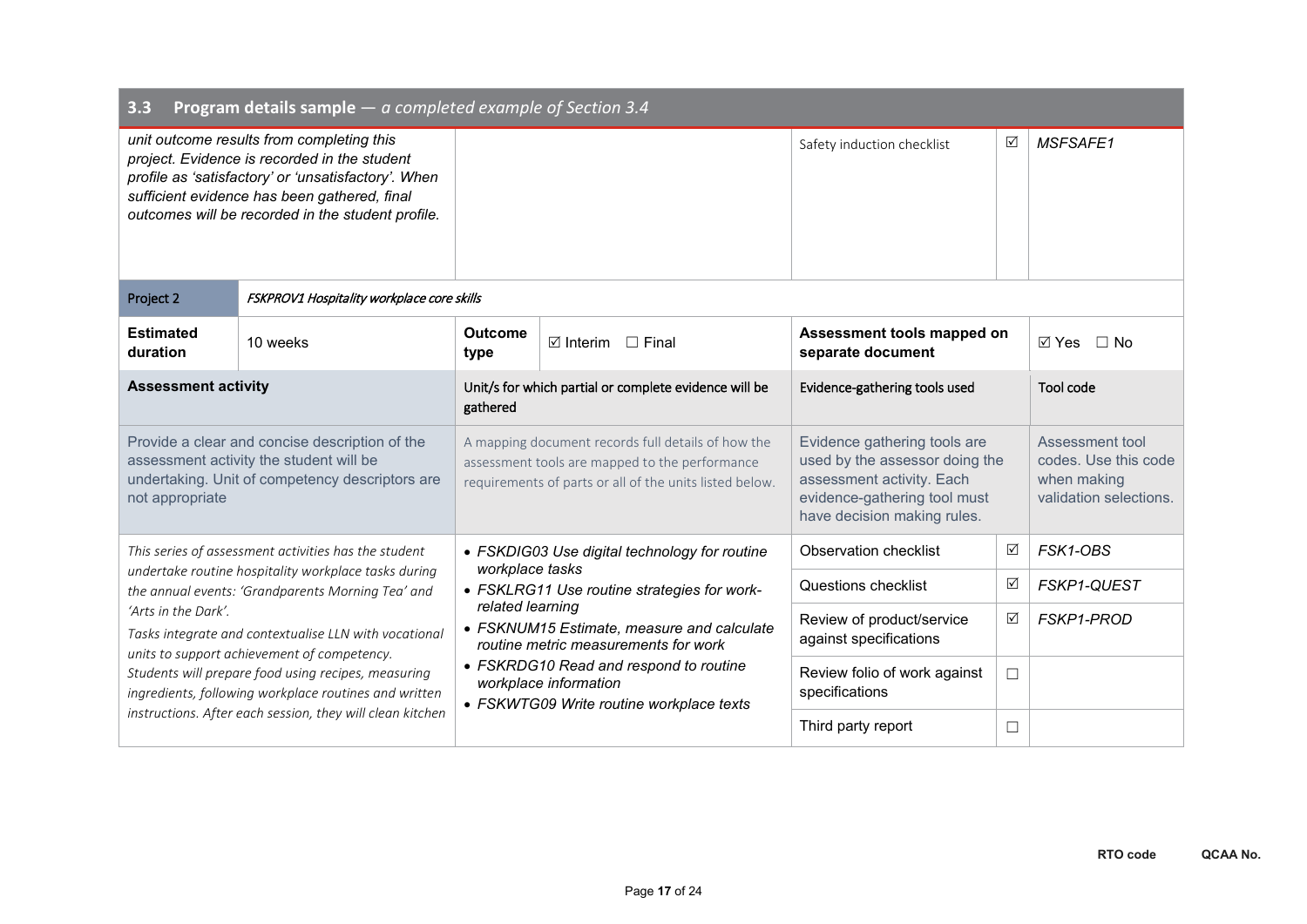| <b>Program details sample</b> $-$ a completed example of Section 3.4<br>3.3                                                                                                                                                                                                                                                                                                                                                                                                                                                     |                                                                                                                                                                                                                                                                                                                                           |                            |   |                  |
|---------------------------------------------------------------------------------------------------------------------------------------------------------------------------------------------------------------------------------------------------------------------------------------------------------------------------------------------------------------------------------------------------------------------------------------------------------------------------------------------------------------------------------|-------------------------------------------------------------------------------------------------------------------------------------------------------------------------------------------------------------------------------------------------------------------------------------------------------------------------------------------|----------------------------|---|------------------|
| surfaces and record work activities on a job/time<br>sheet.<br>Assessors will review LLN and hospitality skills.<br>Assessors will make observations, ask direct<br>questions, review completion of typical<br>workplace documents, quality of food produced<br>and cleaning performed. Evidence is recorded in<br>the student profile as 'satisfactory' or<br>'unsatisfactory'. After a second series of similar<br>assessment tasks, final outcomes may be<br>recorded unless competency gap training is<br><i>indicated.</i> | • FSKNUM14 Calculate with whole numbers<br>and familiar fractions, decimals and<br>percentages for work<br>• FSKOCM07 Interact effectively with others at<br>work<br>• FSKLRG09 Use strategies to respond to<br>routine workplace problems<br>• SITHCCC003 Prepare and present<br>sandwiches<br>• SITHACS001 Clean premises and equipment | Safety induction checklist | ☑ | <b>FSKP1-WHS</b> |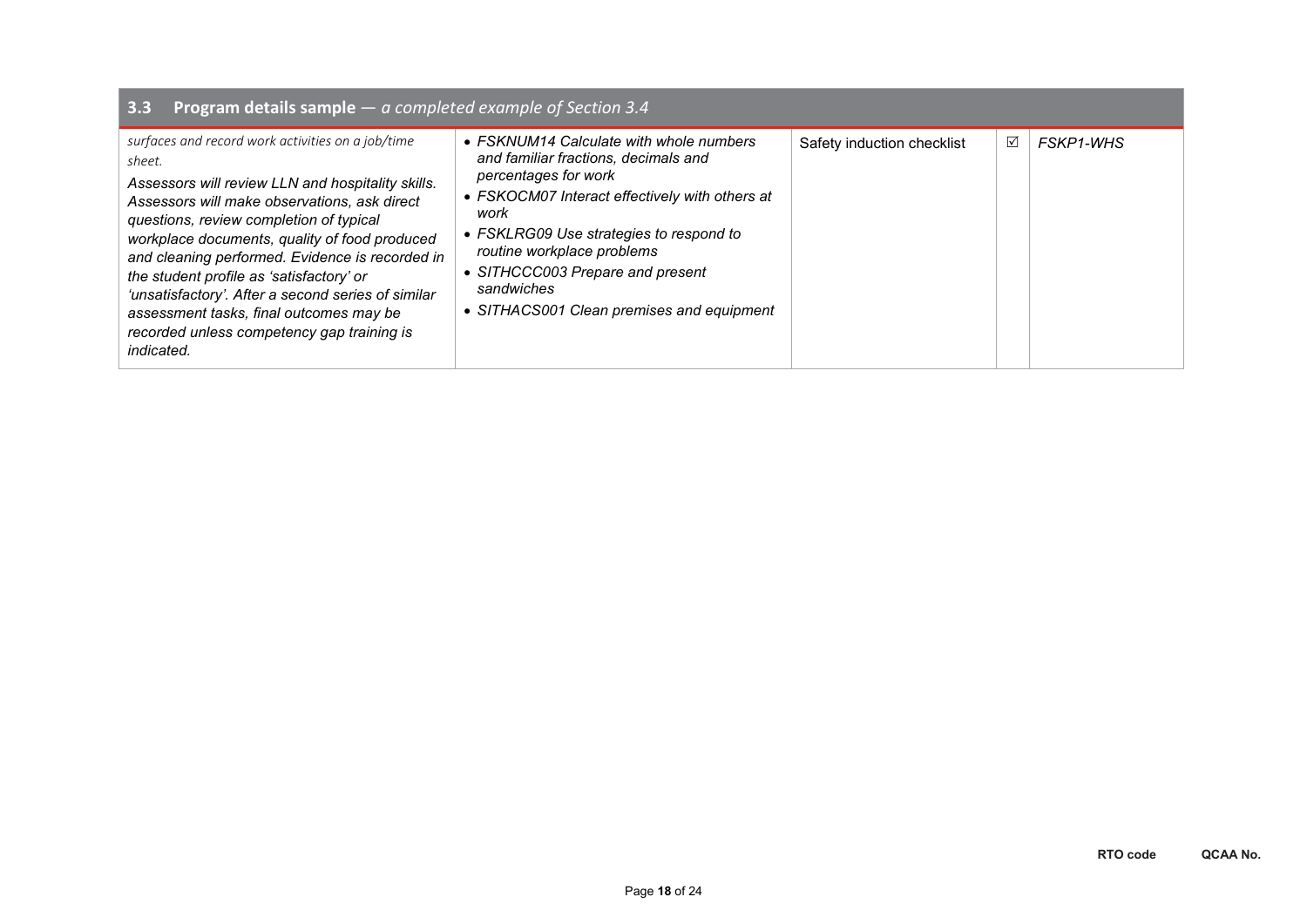## **3.4 Program details**

| 3.4<br><b>Program details</b>                                                                                                                                                 |                                                                                                      |                                                                          |                                                       |                                                     |                 |                              |  |
|-------------------------------------------------------------------------------------------------------------------------------------------------------------------------------|------------------------------------------------------------------------------------------------------|--------------------------------------------------------------------------|-------------------------------------------------------|-----------------------------------------------------|-----------------|------------------------------|--|
| Project 1                                                                                                                                                                     | ICT_a1_WHS                                                                                           |                                                                          |                                                       |                                                     |                 |                              |  |
| <b>Estimated</b><br>duration                                                                                                                                                  | 6 weeks                                                                                              | <b>Outcome</b><br>type                                                   | $\Box$ Interim $\Box$ Final                           | Assessment tools mapped on<br>separate document     |                 | $\boxtimes$ Yes<br>$\Box$ No |  |
| <b>Assessment activity</b>                                                                                                                                                    |                                                                                                      | gathered                                                                 | Unit/s for which partial or complete evidence will be | Evidence-gathering tools used                       |                 | Tool code                    |  |
| Assessment 1 - WHS                                                                                                                                                            |                                                                                                      |                                                                          | • BSBWHS201 Contribute to the health and              | <b>Observation checklist</b>                        | $\triangledown$ | ICT_a1_obs                   |  |
|                                                                                                                                                                               | Students participate in WHS meeting, share their<br>findings digitally and summarise WHS legislation | safety of self and others                                                |                                                       | Questions checklist                                 | $\Box$          |                              |  |
| to gain understanding for course to follow.<br>Students also complete series of knowledge<br>based tasks and are to be observed performing<br>and working in safe conditions. |                                                                                                      |                                                                          |                                                       | Review of product/service<br>against specifications | $\Box$          |                              |  |
|                                                                                                                                                                               |                                                                                                      |                                                                          |                                                       | Review folio of work against<br>specifications      | $\triangledown$ | ICT_a1_FOW                   |  |
|                                                                                                                                                                               |                                                                                                      |                                                                          |                                                       | Third party report                                  | ☑               | $ICT_a1_3rd$                 |  |
|                                                                                                                                                                               |                                                                                                      |                                                                          |                                                       | Safety induction checklist                          | $\Box$          |                              |  |
| Project 2                                                                                                                                                                     | ICT_a2_Sustainability                                                                                |                                                                          |                                                       |                                                     |                 |                              |  |
| <b>Estimated</b><br>duration                                                                                                                                                  | 8 weeks                                                                                              | <b>Outcome</b><br>type                                                   | $\boxtimes$ Interim $\boxtimes$ Final                 | Assessment tools mapped on<br>separate document     |                 | $\boxtimes$ Yes<br>$\Box$ No |  |
| <b>Assessment activity</b>                                                                                                                                                    |                                                                                                      | Unit/s for which partial or complete evidence will be<br>gathered        |                                                       | Evidence-gathering tools used                       |                 | Tool code                    |  |
|                                                                                                                                                                               | This unit describes the skills and knowledge                                                         | • BSBSUS201 Participate in environmentally<br>sustainable work practices |                                                       | <b>Observation checklist</b>                        | $\triangledown$ | ICT_a2_obs                   |  |
| required to effectively measure current resource<br>use and carry out improvements, including                                                                                 |                                                                                                      |                                                                          |                                                       | <b>Questions checklist</b>                          | $\Box$          |                              |  |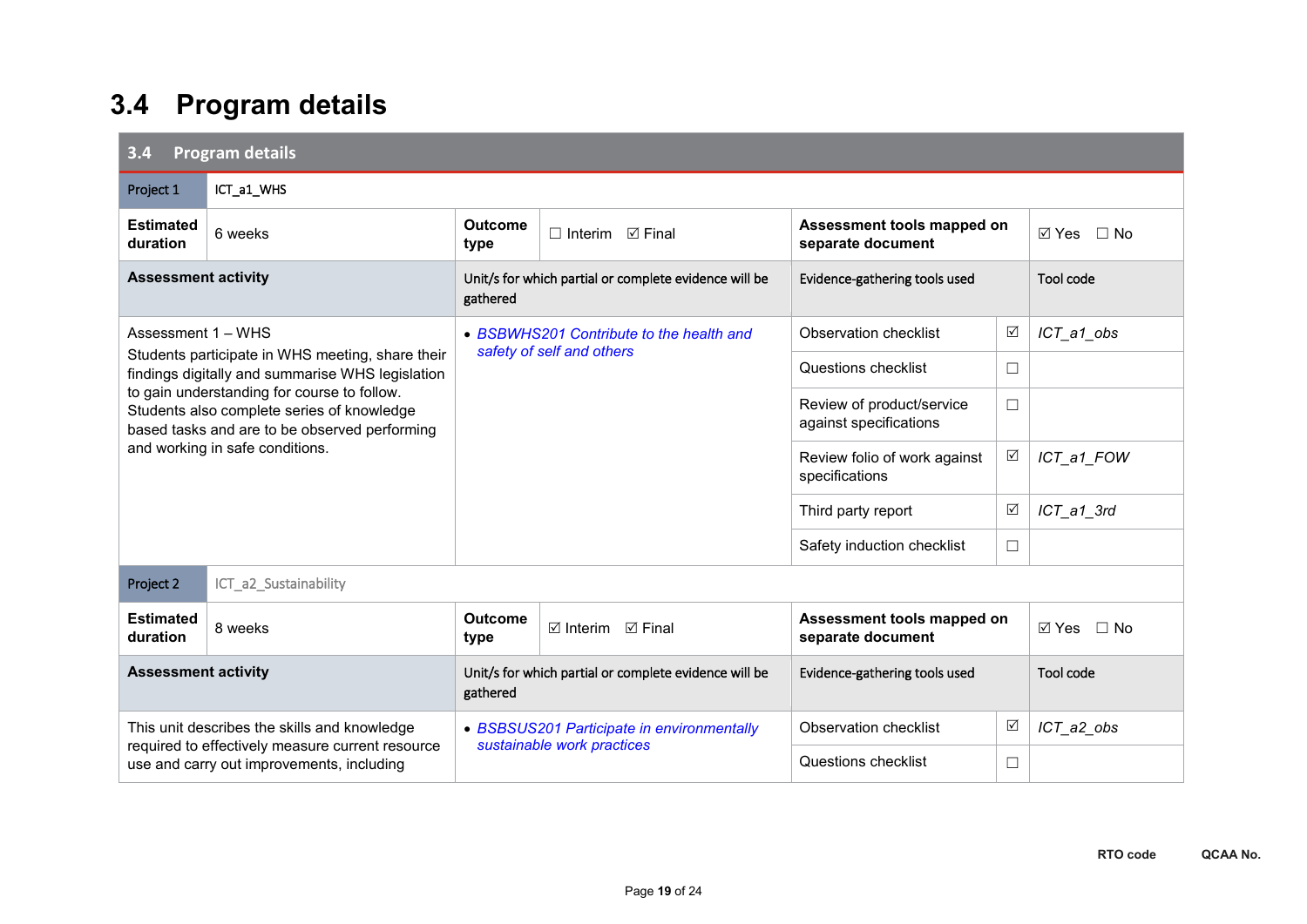| 3.4                                                                                                                                                                                                                                                                                                                                                                                                                                       | <b>Program details</b>                                                                                                                     |                                                                                              |                                          |                                                     |        |              |  |  |
|-------------------------------------------------------------------------------------------------------------------------------------------------------------------------------------------------------------------------------------------------------------------------------------------------------------------------------------------------------------------------------------------------------------------------------------------|--------------------------------------------------------------------------------------------------------------------------------------------|----------------------------------------------------------------------------------------------|------------------------------------------|-----------------------------------------------------|--------|--------------|--|--|
|                                                                                                                                                                                                                                                                                                                                                                                                                                           | reducing the negative environmental impact of<br>work practices. Opportunities are also provided                                           | • ICTICT205 Design basic organisation<br>documents using computing packages                  |                                          | Review of product/service<br>against specifications | $\Box$ |              |  |  |
|                                                                                                                                                                                                                                                                                                                                                                                                                                           | to demonstrate the knowledge required to<br>design, create and produce basic organisational<br>documents using application software within | packages                                                                                     | • ICTICT203 Operate application software | Review folio of work against<br>specifications      | ☑      | ICT_a2_FOW   |  |  |
| policies.                                                                                                                                                                                                                                                                                                                                                                                                                                 | organisational guidelines, procedures and                                                                                                  |                                                                                              |                                          | Third party report                                  | ☑      | $ICT_a2_3rd$ |  |  |
| It applies to individuals who need to use<br>foundation information and communications<br>technology (ICT) skills in a wide range of varying<br>industry occupations and for individuals working<br>under supervision or guidance, who are required<br>to follow workplace procedures and instructions,<br>and work in an environmentally sustainable<br>manner within scope of competency, authority<br>and own level of responsibility. |                                                                                                                                            |                                                                                              |                                          | Safety induction checklist                          | □      |              |  |  |
| Project 3                                                                                                                                                                                                                                                                                                                                                                                                                                 | ICT_a3_Document-Production                                                                                                                 |                                                                                              |                                          |                                                     |        |              |  |  |
| <b>Estimated</b><br>duration                                                                                                                                                                                                                                                                                                                                                                                                              | 7 weeks                                                                                                                                    | <b>Outcome</b><br>type                                                                       | ⊠ Final<br>$\Box$ Interim                | Assessment tools mapped on<br>separate document     |        | ⊠ Yes □ No   |  |  |
| <b>Assessment activity</b>                                                                                                                                                                                                                                                                                                                                                                                                                |                                                                                                                                            | Unit/s for which partial or complete evidence will be<br>gathered                            |                                          | Evidence-gathering tools used                       |        | Tool code    |  |  |
|                                                                                                                                                                                                                                                                                                                                                                                                                                           | This unit allow learners to demonstrate the skills                                                                                         | packages                                                                                     | • ICTICT203 Operate application software | Observation checklist                               | ☑      | ICT_a3_obs   |  |  |
| and knowledge in creating documents that meet<br>organisational guidelines, procedures and<br>policies in the workplace. Also learners will<br>create documents using a range of different<br>commercial packages (i.e. Microsoft Word,                                                                                                                                                                                                   |                                                                                                                                            |                                                                                              | • ICTICT205 Design basic organisation    | <b>Questions checklist</b>                          | □      |              |  |  |
|                                                                                                                                                                                                                                                                                                                                                                                                                                           |                                                                                                                                            | documents using computing packages<br>• ICTICT207 Integrate commercial computing<br>packages |                                          | Review of product/service<br>against specifications | □      |              |  |  |
|                                                                                                                                                                                                                                                                                                                                                                                                                                           | Microsoft Excel, Microsoft Access)                                                                                                         |                                                                                              |                                          | Review folio of work against<br>specifications      | ☑      | ICT_a3_FOW   |  |  |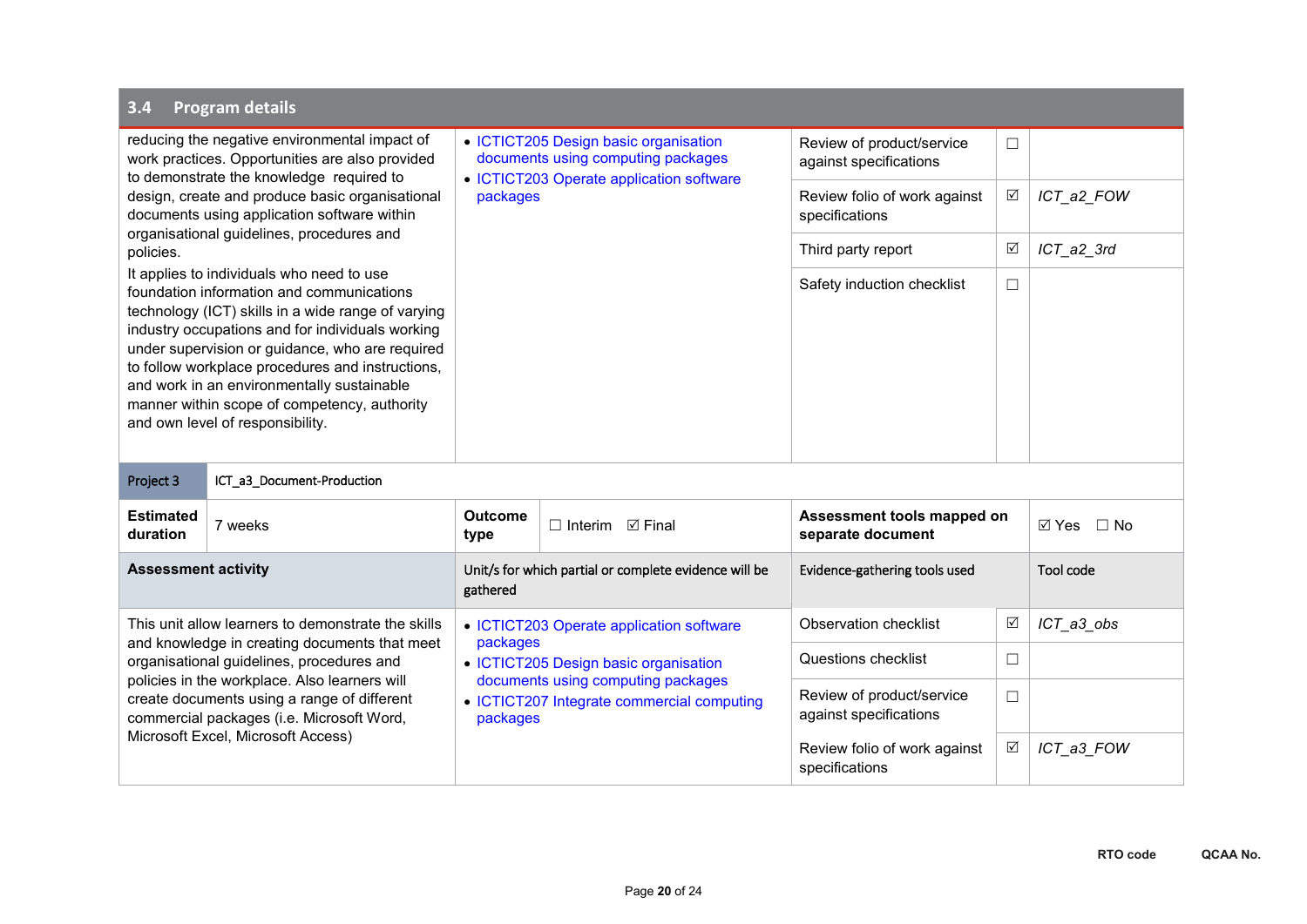| 3.4                                                                   | <b>Program details</b>                                                                         |                                                                   |                                                       |                                                     |                 |                              |
|-----------------------------------------------------------------------|------------------------------------------------------------------------------------------------|-------------------------------------------------------------------|-------------------------------------------------------|-----------------------------------------------------|-----------------|------------------------------|
|                                                                       |                                                                                                |                                                                   |                                                       | Third party report                                  | $\triangledown$ | ICT_a3_3rd                   |
|                                                                       |                                                                                                |                                                                   |                                                       | Safety induction checklist                          | $\Box$          |                              |
| Project 4                                                             | ICT_a4_Technician                                                                              |                                                                   |                                                       |                                                     |                 |                              |
| <b>Estimated</b><br>duration                                          | 12 weeks                                                                                       | <b>Outcome</b><br>type                                            | $\Box$ Interim $\Box$ Final                           | Assessment tools mapped on<br>separate document     |                 | $\Box$ No<br>⊠ Yes           |
| <b>Assessment activity</b>                                            |                                                                                                | gathered                                                          | Unit/s for which partial or complete evidence will be | Evidence-gathering tools used                       |                 | Tool code                    |
|                                                                       | This unit allows learner to demonstrate the skills                                             |                                                                   | • ICTICT206 Install software applications             | Observation checklist                               | $\triangledown$ | ICT_a4_obs                   |
|                                                                       | and knowledge to use and configure a computer<br>operating system and basic computer hardware. | • ICTICT201 Use computer operating systems<br>and hardware        |                                                       | Questions checklist                                 | $\Box$          |                              |
| Also learners will install and update commercial<br>computer software |                                                                                                |                                                                   |                                                       | Review of product/service<br>against specifications | $\Box$          |                              |
|                                                                       |                                                                                                |                                                                   |                                                       | Review folio of work against<br>specifications      | ☑               | ICT_a4_FOW                   |
|                                                                       |                                                                                                |                                                                   |                                                       | Third party report                                  | $\sqrt{}$       | ICT_a4_3rd                   |
|                                                                       |                                                                                                |                                                                   |                                                       | Safety induction checklist                          | $\Box$          |                              |
| Project 5                                                             | ICT_a5_Design                                                                                  |                                                                   |                                                       |                                                     |                 |                              |
| <b>Estimated</b><br>duration                                          | 12                                                                                             | <b>Outcome</b><br>type                                            | ⊠ Final<br>$\Box$ Interim                             | Assessment tools mapped on<br>separate document     |                 | $\boxtimes$ Yes<br>$\Box$ No |
| <b>Assessment activity</b>                                            |                                                                                                | Unit/s for which partial or complete evidence will be<br>gathered |                                                       | Evidence-gathering tools used                       |                 | Tool code                    |
|                                                                       |                                                                                                |                                                                   |                                                       | <b>Observation checklist</b>                        | $\triangledown$ | ICT_a5_obs                   |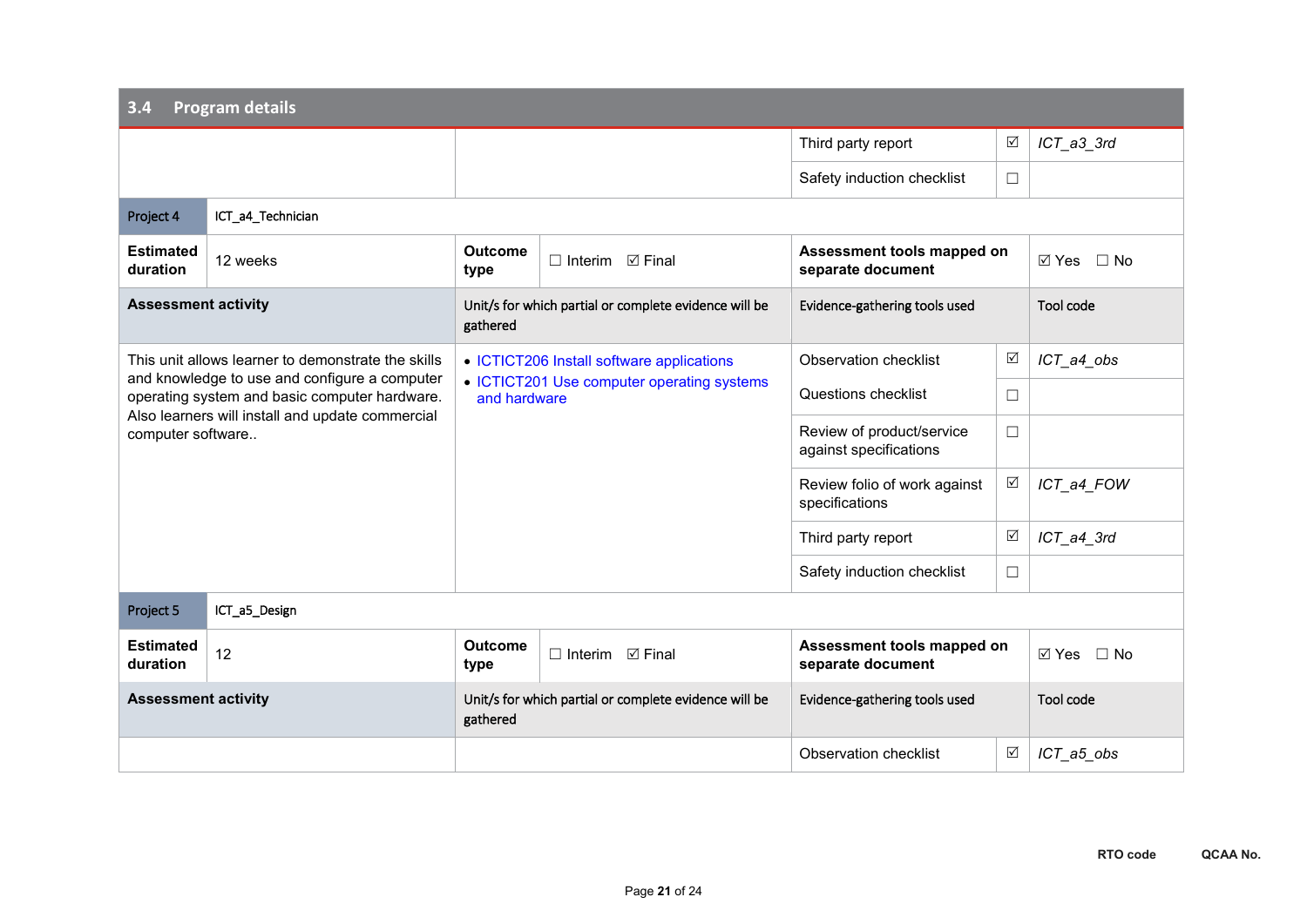| 3.4                                                                                                                                                                  | <b>Program details</b>                                                                                                       |                                                                                                 |                                                                       |                                                     |                              |              |  |  |
|----------------------------------------------------------------------------------------------------------------------------------------------------------------------|------------------------------------------------------------------------------------------------------------------------------|-------------------------------------------------------------------------------------------------|-----------------------------------------------------------------------|-----------------------------------------------------|------------------------------|--------------|--|--|
|                                                                                                                                                                      | This unit allows the learner to demonstrate                                                                                  | package                                                                                         | • ICTICT204 Operate a digital media technology                        | Questions checklist                                 | $\Box$                       |              |  |  |
|                                                                                                                                                                      | the skills and knowledge in using digital<br>media packages such as Adobe Fireworks<br>& Photoshop to edit photos and create |                                                                                                 | • ICPDMT3210 Capture digital images                                   | Review of product/service<br>against specifications | $\Box$                       |              |  |  |
|                                                                                                                                                                      | logos. Learners will also demonstrate skills<br>in using a digital camera                                                    |                                                                                                 |                                                                       | Review folio of work against<br>specifications      | ☑                            | ICT_a5_FOW   |  |  |
|                                                                                                                                                                      |                                                                                                                              |                                                                                                 |                                                                       | Third party report                                  | ☑                            | $ICT_a5_3rd$ |  |  |
|                                                                                                                                                                      |                                                                                                                              |                                                                                                 |                                                                       | Safety induction checklist                          | $\Box$                       |              |  |  |
| Project 6                                                                                                                                                            | ICT_a6_Human-Resources                                                                                                       |                                                                                                 |                                                                       |                                                     |                              |              |  |  |
| <b>Estimated</b><br>duration                                                                                                                                         | 8 weeks                                                                                                                      | <b>Outcome</b><br>type                                                                          | $\Box$ Interim $\Box$ Final                                           | Assessment tools mapped on<br>separate document     | $\boxtimes$ Yes<br>$\Box$ No |              |  |  |
| <b>Assessment activity</b>                                                                                                                                           |                                                                                                                              | Unit/s for which partial or complete evidence will be<br>gathered                               |                                                                       | Evidence-gathering tools used                       |                              | Tool code    |  |  |
|                                                                                                                                                                      | This unit allows the learner to demonstrate the                                                                              |                                                                                                 | • ICTICT202 Work and communicate effectively<br>in an ICT environment | <b>Observation checklist</b>                        | ☑                            | ICT_a6_obs   |  |  |
|                                                                                                                                                                      | skills and knowledge in communicating (written,<br>verbal, nonverbal and electronically) in the                              |                                                                                                 | • ICTWEB201 Use social media tools for                                | Questions checklist                                 | $\Box$                       |              |  |  |
| workplace using the organisations polices and<br>governance. Also the learner will establish a<br>social media presence and compare different<br>social media tools. |                                                                                                                              | collaboration and engagement<br>• BSBITU213 Use digital technologies to<br>communicate remotely |                                                                       | Review of product/service<br>against specifications | $\Box$                       |              |  |  |
|                                                                                                                                                                      |                                                                                                                              |                                                                                                 |                                                                       | Review folio of work against<br>specifications      | ☑                            | ICT_a6_FOW   |  |  |
|                                                                                                                                                                      |                                                                                                                              |                                                                                                 |                                                                       | Third party report                                  | ☑                            | ICT_a6_3rd   |  |  |
|                                                                                                                                                                      |                                                                                                                              |                                                                                                 |                                                                       | Safety induction checklist                          | $\Box$                       |              |  |  |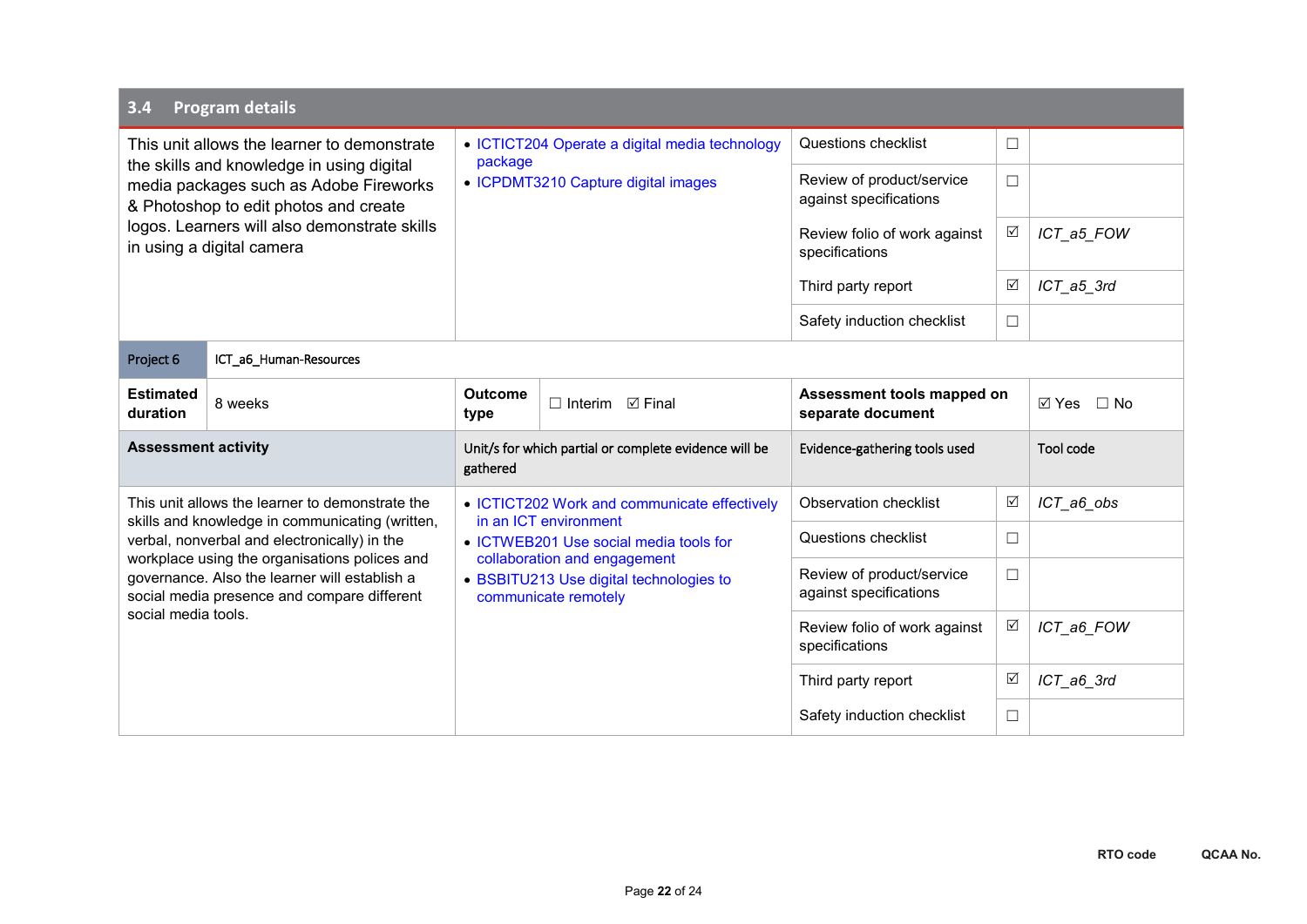| 3.4                                                                                    | <b>Program details</b>                                                                        |                                                                   |                                                       |                                                     |                 |                           |  |  |
|----------------------------------------------------------------------------------------|-----------------------------------------------------------------------------------------------|-------------------------------------------------------------------|-------------------------------------------------------|-----------------------------------------------------|-----------------|---------------------------|--|--|
| Project 7                                                                              | ICT_a7_Database-development                                                                   |                                                                   |                                                       |                                                     |                 |                           |  |  |
| <b>Estimated</b><br>duration                                                           | 8 weeks                                                                                       | <b>Outcome</b><br>type                                            | $\Box$ Interim $\Box$ Final                           | Assessment tools mapped on<br>separate document     |                 | $\Box$ No<br>⊠ Yes        |  |  |
| <b>Assessment activity</b>                                                             |                                                                                               | gathered                                                          | Unit/s for which partial or complete evidence will be | Evidence-gathering tools used                       |                 | Tool code                 |  |  |
|                                                                                        | This unit allows the learner to demonstrate the                                               |                                                                   | • ICTICT210 Operate database applications             | Observation checklist                               | $\triangledown$ | ICT a7_obs                |  |  |
|                                                                                        | skills and knowledge to create, enter data and<br>use a small database. Also the learner will |                                                                   |                                                       | Questions checklist                                 | $\Box$          |                           |  |  |
| manipulate data between two commercial<br>packages (Microsoft Word, Microsoft Access). |                                                                                               |                                                                   |                                                       | Review of product/service<br>against specifications | $\Box$          |                           |  |  |
|                                                                                        |                                                                                               |                                                                   |                                                       | Review folio of work against<br>specifications      | $\triangledown$ | ICT_a7_FOW                |  |  |
|                                                                                        |                                                                                               |                                                                   |                                                       | Third party report                                  | $\Box$          |                           |  |  |
|                                                                                        |                                                                                               |                                                                   |                                                       | Safety induction checklist                          | $\Box$          |                           |  |  |
| Project 8                                                                              | ICT_a8_Web-development                                                                        |                                                                   |                                                       |                                                     |                 |                           |  |  |
| <b>Estimated</b><br>duration                                                           | 8 weeks                                                                                       | <b>Outcome</b><br>type                                            | $\Box$ Interim $\Box$ Final                           | Assessment tools mapped on<br>separate document     |                 | $\boxtimes$ Yes $\Box$ No |  |  |
| <b>Assessment activity</b>                                                             |                                                                                               | Unit/s for which partial or complete evidence will be<br>gathered |                                                       | Evidence-gathering tools used                       |                 | Tool code                 |  |  |
| This unit allows the learner to demonstrate the                                        |                                                                                               |                                                                   | • ICTWEB304 Build simple web pages                    | Observation checklist                               | ☑               | ICT_a8_obs                |  |  |
|                                                                                        | skills and knowledge required to design and<br>create a simple HTML web page.                 |                                                                   |                                                       | Questions checklist                                 | $\Box$          |                           |  |  |
|                                                                                        |                                                                                               |                                                                   |                                                       | Review of product/service<br>against specifications | $\Box$          |                           |  |  |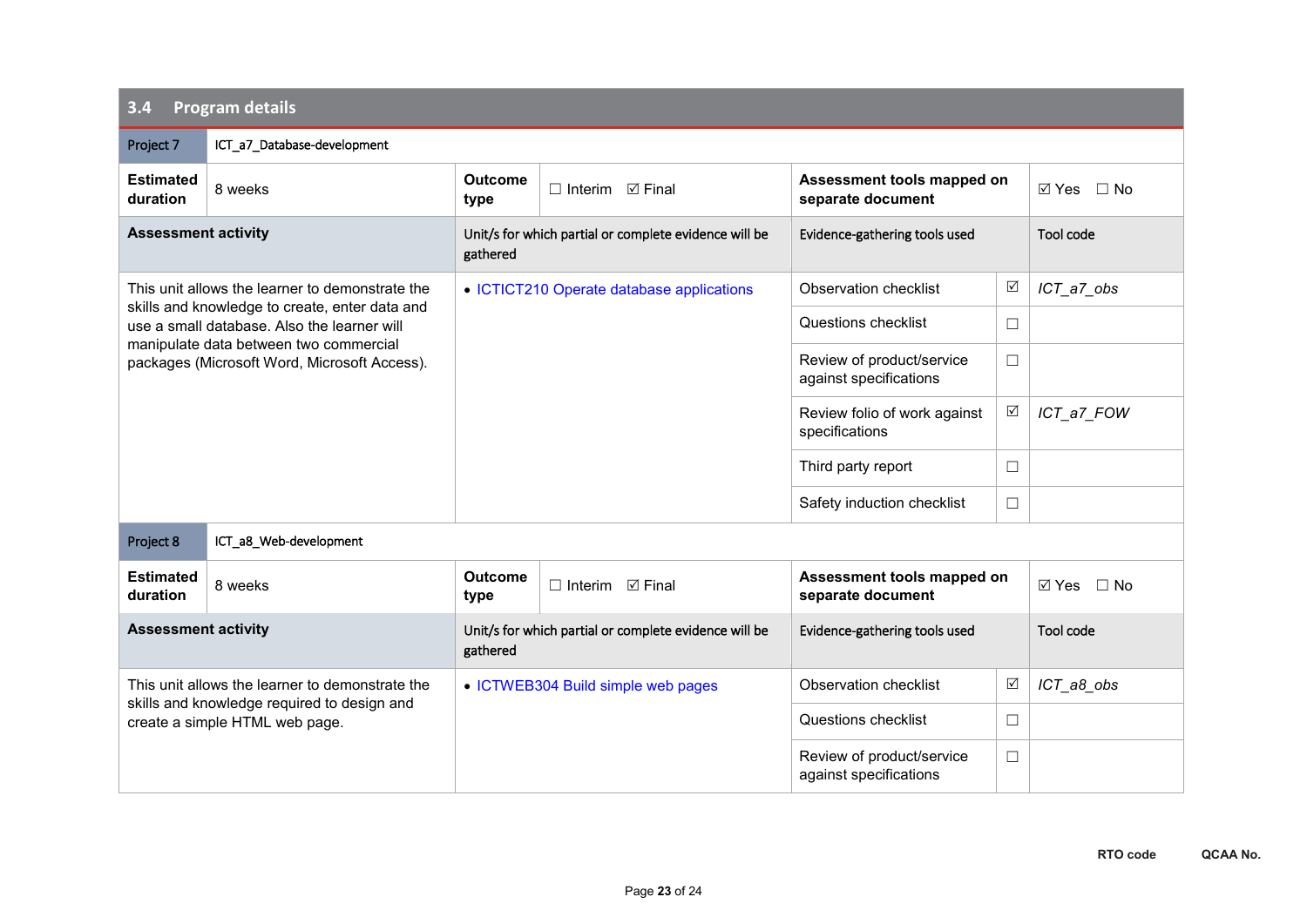| 3.4 Program details |                                                |                               |            |
|---------------------|------------------------------------------------|-------------------------------|------------|
|                     | Review folio of work against<br>specifications | $\sqrt{ }$                    | ICT_a8_FOW |
|                     | Third party report                             | ─                             |            |
|                     | Safety induction checklist                     | $\overline{\phantom{0}}$<br>ᅳ |            |